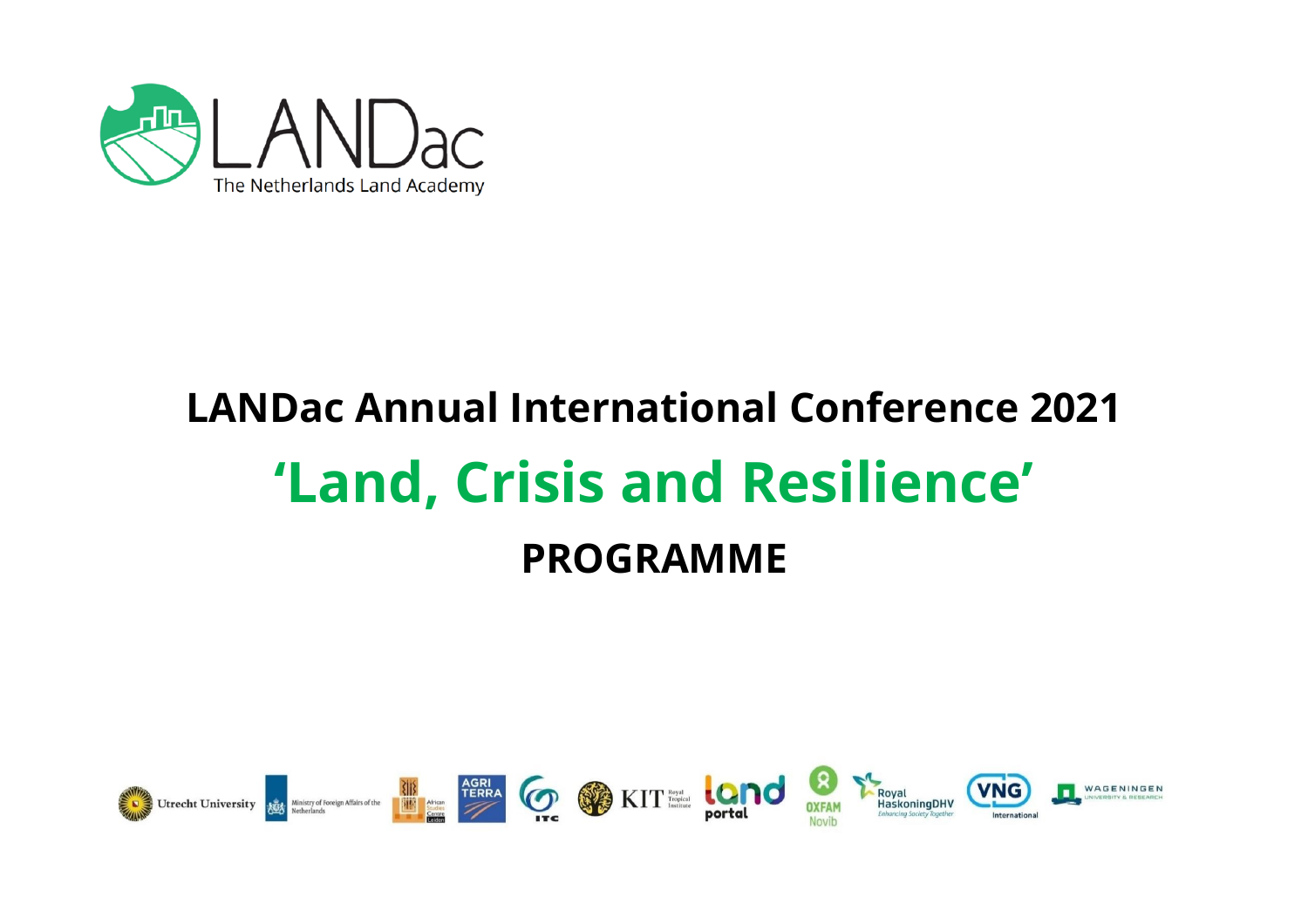# **Contents**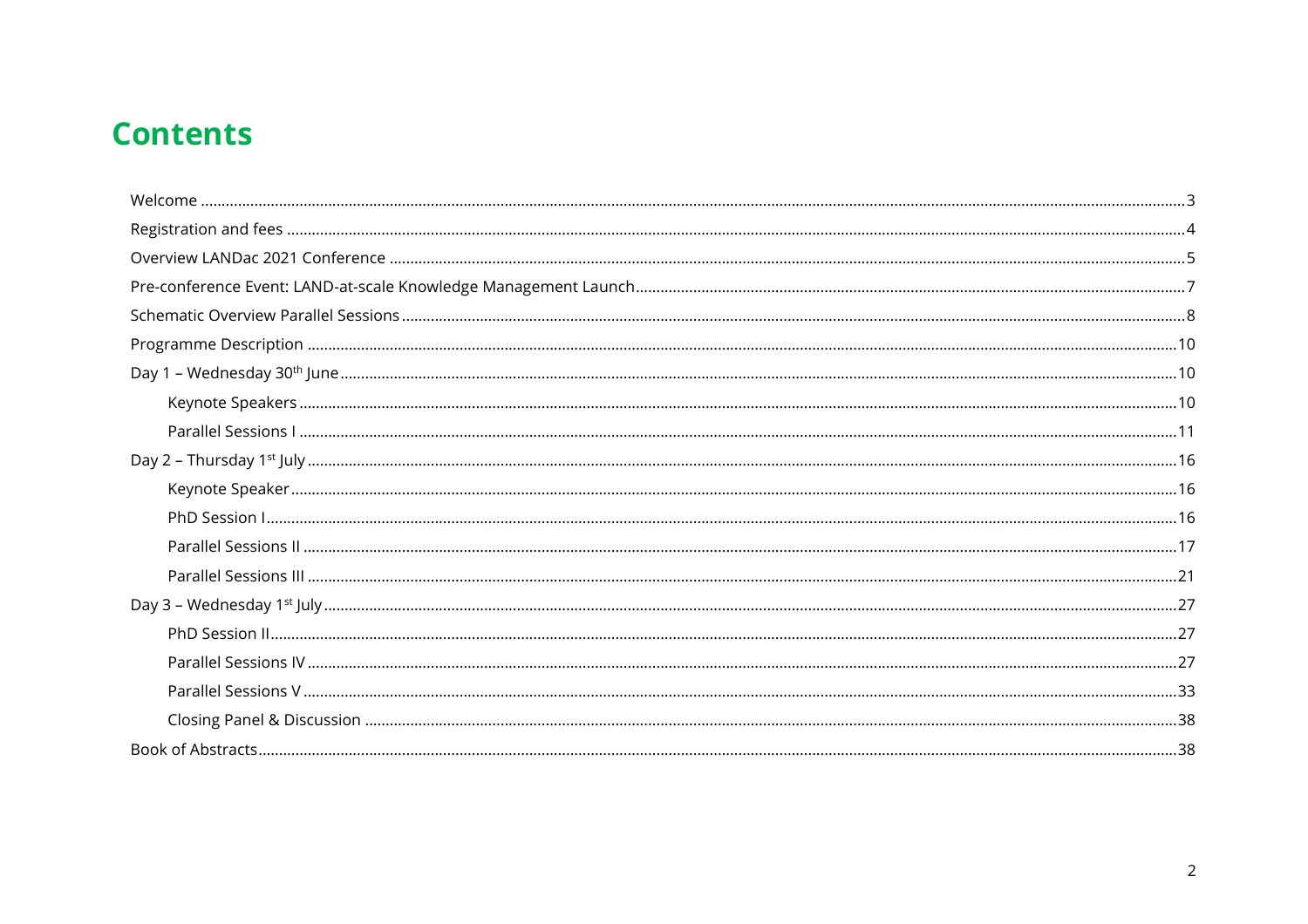# <span id="page-2-0"></span>**Welcome**

#### **Welcome to the LANDac Annual International Conference 2021!**

LANDac – the Netherlands Academy on Land Governance for Equitable and Sustainable Development – brings together researchers, policy makers, development practitioners and business professionals in the field of land governance and development. This year's conference 'Land, Crisis and Resilience' focusses on the challenges that global, intertwining crises pose to land governance systems, processes and actors. The global pandemic and the expected economic decline play out simultaneously with ongoing effects of climate change and persistent food insecurity. The COVID-19 pandemic puts land access and land governance under pressure, and both uncovered and deepened underlying problems. While we have only started to document the impacts of the pandemic on rural and urban livelihoods, we also need to ask how it plays out in relation to these other crises, chronic (such as poverty) or acute (e.g. climaterelated hazards).

We are looking forward to fruitful discussions, webinars and online sessions, and of course we hope to see you at one of our virtual networking opportunities!

#### The Organising Committee,

Joanny Bélair (University of Ottawa), Gemma van der Haar (Wageningen University), Ezra Litjens (LANDac), Laura Meggiolaro (Land Portal Foundation), Dominique Schmid (UU), Richard Sliuzas (ITC – University of Twente), Neil Sorensen (Land Portal Foundation), Marja Spierenburg (Leiden University), Charlotte Stam (LANDac), Guus van Westen (Utrecht University), Chantal Wieckardt (LANDac).

#### **LANDac Partners**

Utrecht University, Netherlands Ministry of Foreign Affairs, African Studies Centre Leiden, Agriterra, ITC University of Twente, Royal Tropical Institute (KIT), Land Portal Foundation, Oxfam Novib, Royal Haskoning DHV, VNG International and Wageningen University and Research.



We are pleased to announce that the **[Land](https://landportal.org/)  [Portal Foundation](https://landportal.org/)** is the key media partner for the

LANDac Annual International Conference 2021!

**Website** [www.landgovernance.org](http://www.landgovernance.org/)

#### **Twitter**

@LANDacademy #landac2021

### **LinkedIn**

<https://www.linkedin.com/company/landac>













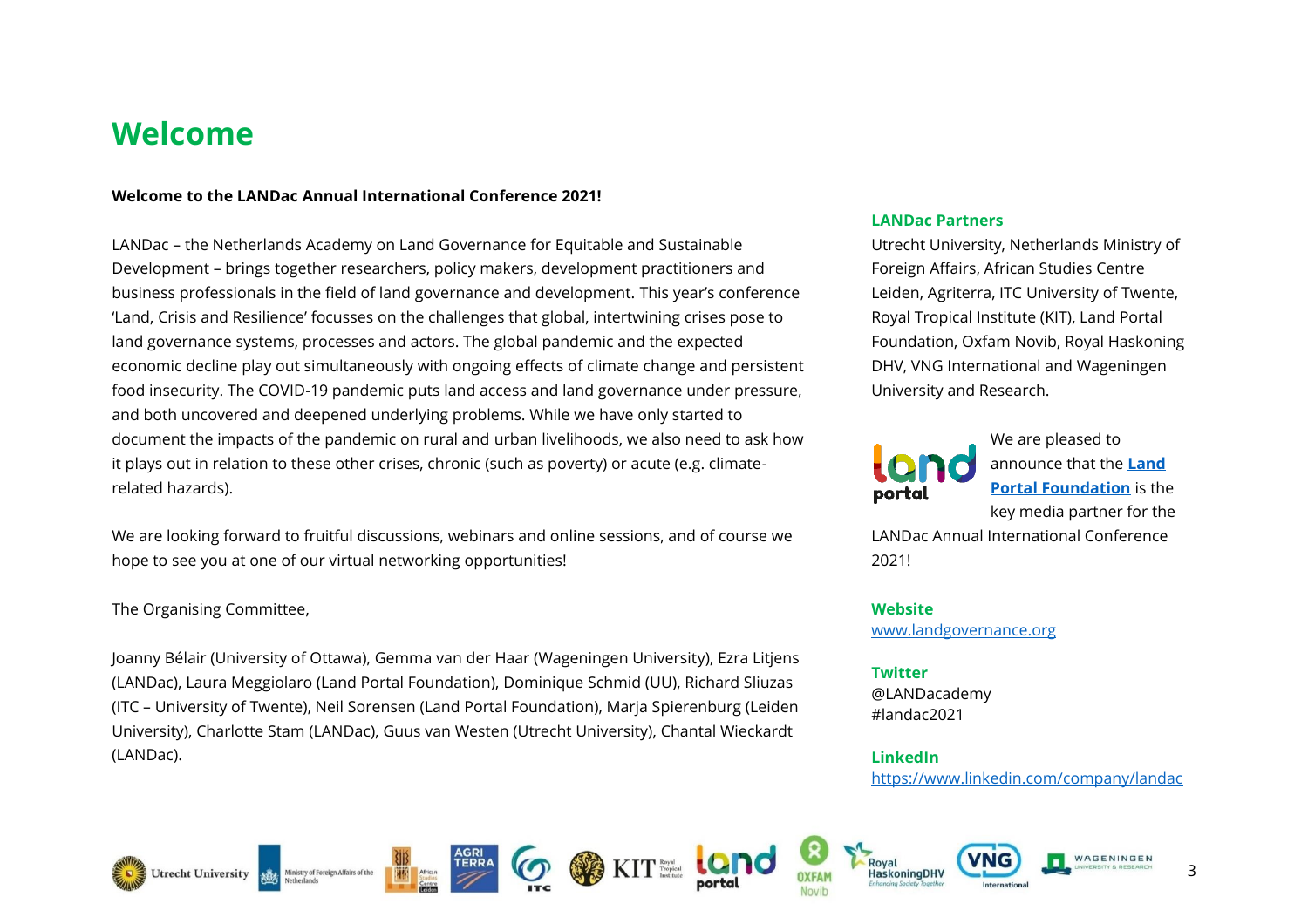# <span id="page-3-0"></span>**Registration and fees**

Registration for the conference is now closed! The fee to join the full conference (incl. key notes) online is €25. We regret that LANDac is unable to cover any participant expenses.

Please note: You will receive a confirmation email of your registration. This email also includes a link to meet the payment requirements. Please be aware that without payment your registration is incomplete. If you have not received your confirmation email, please check your spam folder.

After payment you will only receive your payment confirmation. Importantly: One week before the start of the conference at the latest, you will receive your personal link to join the online conference platform, where you can set-up your own profile and create your personalised conference schedule.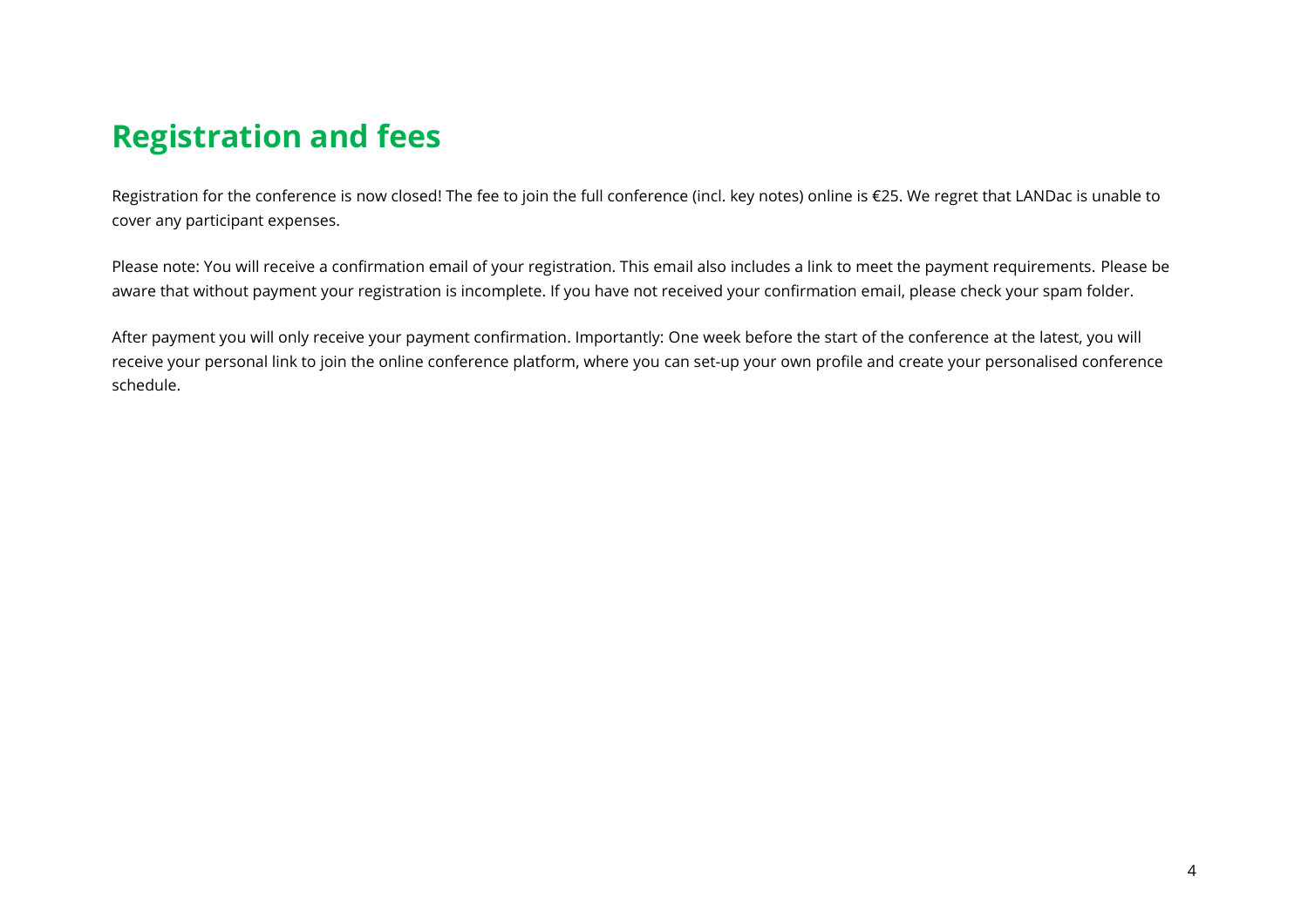# <span id="page-4-0"></span>**Overview LANDac 2021 Conference**

#### **Tuesday 29th of June (pre-conference event)**

14:00 – 15:30\* **LAND-at-scale Knowledge Management Launch,** launching a new partnership between RVO (Netherlands Enterprise Agency), LANDac and the International Land Coalition (ILC).

#### **Wednesday 30th of June**

- 14:00 14:15 **Opening** by LANDac chairs dr Gemma van der Haar (Wageningen University) and dr Guus van Westen (Utrecht University)
- 14:15 15:30 **Keynotes**

*Moderation: Prof. Richard Sliuzas (Professor of Urban Planning for Disaster Risk Reduction, ITC University of Twente)*

Keynote **dr Shuaib Lwasa** (Principal Researcher on Governance at the Global Center on Adaptation)

Keynote **dr Wytske Chamberlain** (Land Matrix, Africa RFP, hosted by the University of Pretoria)

**Questions** from the audience

- 15:30 15:45 Break
- 15:45 17:00 **Parallel Sessions I** Five parallel sessions (panels, round tables and workshops)
- 17:00 17:30 **Online networking**

#### **Thursday 1st of July**

- 11:00 12:30 **PhD session I**
- 13:30 14:15 **Keynote**

*Moderation: Barbara Codispoti (Global Land Programme Lead, Oxfam Novib)*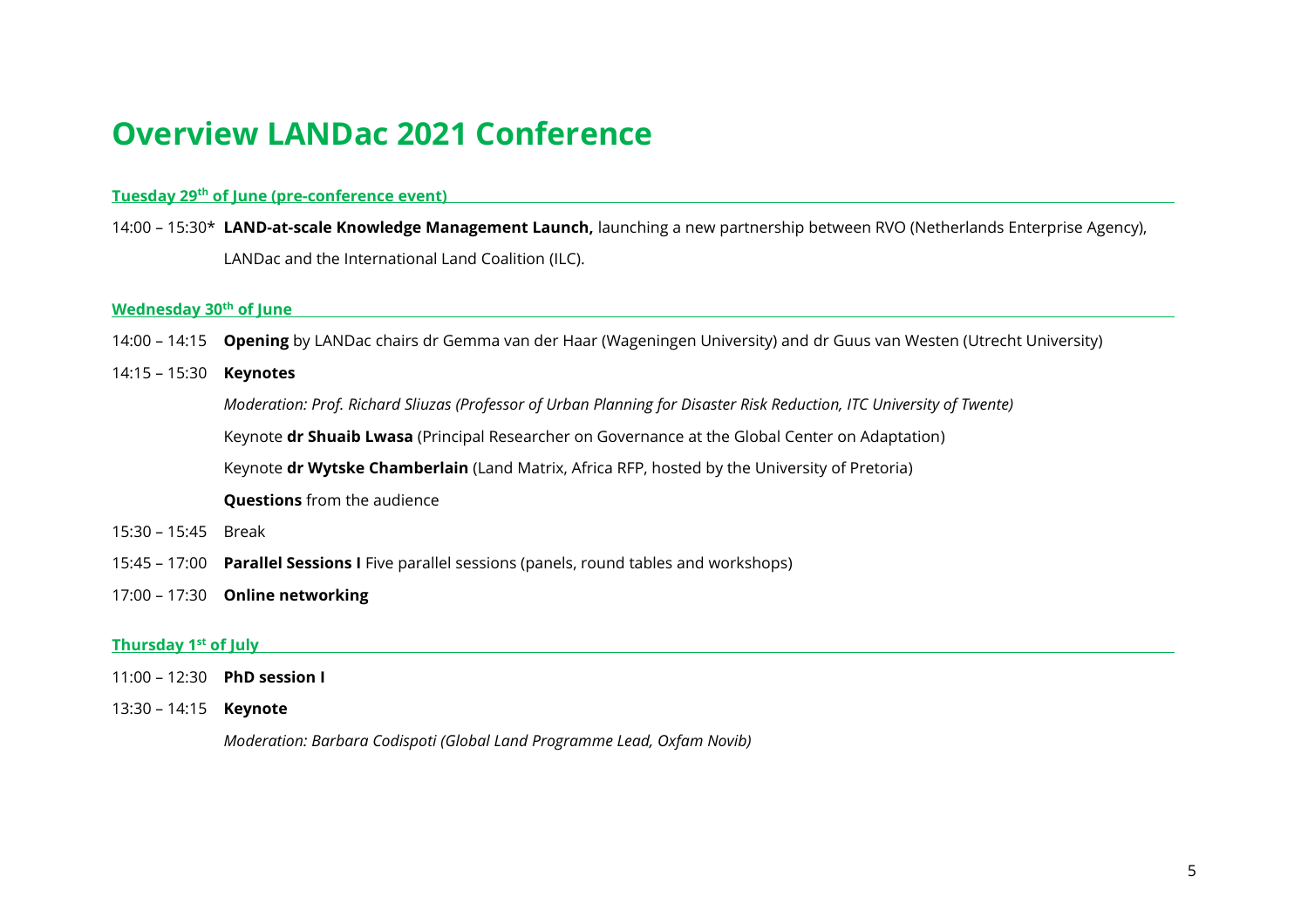Keynote **Silas Siakor** (longstanding environmental and human rights activist, Liberia Country Manager with IDH, The Sustainable Trade Initiative).

**Questions** from the audience

- 14:15 14:30 Break
- 14:30 15:45 **Parallel Sessions II** Five parallel sessions (panels, round tables and workshops)
- 15:45 16:00 Break
- 16:00 17:15 **Parallel Sessions III** Five parallel sessions (panels, round tables and workshops)

#### **Friday** 2<sup>nd</sup> of July

- 11:00 12:30 **PhD session II**
- 13:30 14:45 **Parallel Sessions IV** Five parallel sessions (panels, round tables and workshops)
- 14:45 15:00 Break
- 15:00 16:15 **Parallel Sessions V** Five parallel sessions (panels, round tables and workshops)
- 16:15 16:30 Break

#### 16:30 – 17:00 **Closing Panel**

*Moderation: Dr Joanny Bélair (Postdoctoral researcher, Utrecht University and LANDac)*

*Panellists:* Dr Caitlin Ryan (Assistant Professor International Security, International Relations and International Organization, University of Groningen), Dr Faustin Maganga (Associate Professor, St John's University of Tanzania), Gemma Betsema (Programme Advisor LAND-at-scale at the Netherlands Enterprise Agency (RVO.nl)), Teddy Kisembo (Urban Action Lab, Makerere University & LANDac fellow).

17:00 – 17:30 **Online Networking** 

*\*Note: times are displayed in CEST (Central European Summer Time)*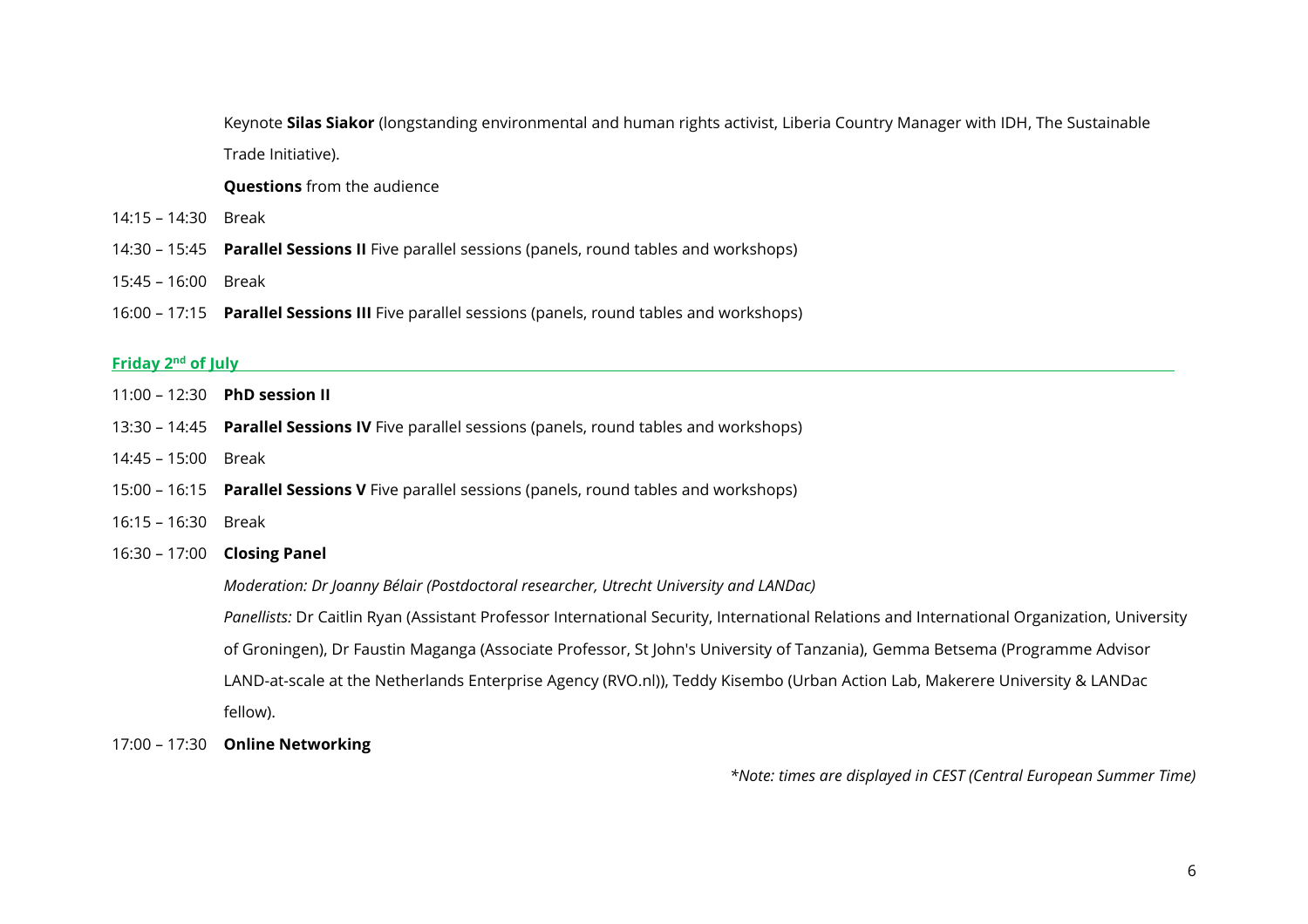# <span id="page-6-0"></span>**Pre-conference Event: LAND-at-scale Knowledge Management Launch**



Knowledge management and learning is at the heart of RVO's [LAND-at-scale](https://english.rvo.nl/subsidies-programmes/land-at-scale)  [programme.](https://english.rvo.nl/subsidies-programmes/land-at-scale) For this reason, RVO is excited to announce a partnership with LANDac and the International Land Coalition (ILC) for the implementation of an integrated knowledge management component as part of the programme.

LAND-at-scale has kicked off with projects in 14 different countries. Through our knowledge management strategy, we aim to achieve maximum impact of those country projects by gaining a deeper understanding on the conditions required to create structural and positive change.

Join us at a LANDac conference pre-event on **June 29th at 14:00 PM CEST** to learn more about our approach and to give us your feedback[. Click here to](https://fd21.formdesk.com/universiteitutrecht-geo/LAS_KM_Launch)  [register for the event\\*.](https://fd21.formdesk.com/universiteitutrecht-geo/LAS_KM_Launch) We hope to see you there!

*\*Registration for the LANDac conference is not required to attend the launch.*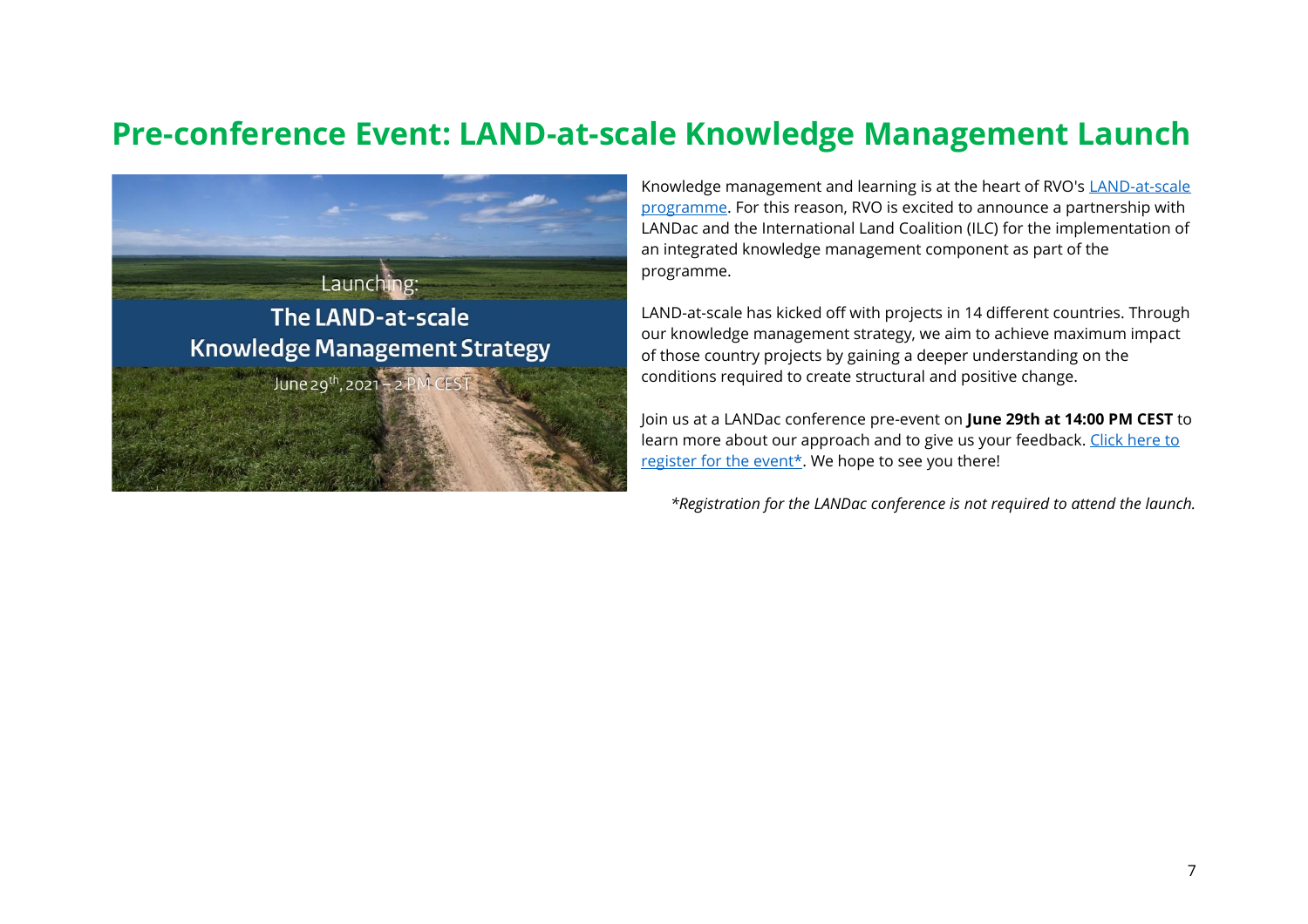# <span id="page-7-0"></span>**Schematic Overview Parallel Sessions**

| <b>WEDNESDAY 30 JUNE</b>                |                                                                                                                                                          |                                                                                                                                                                                         |                                                                                                                                        |                                                                                                                                   |                                                                                                                            |
|-----------------------------------------|----------------------------------------------------------------------------------------------------------------------------------------------------------|-----------------------------------------------------------------------------------------------------------------------------------------------------------------------------------------|----------------------------------------------------------------------------------------------------------------------------------------|-----------------------------------------------------------------------------------------------------------------------------------|----------------------------------------------------------------------------------------------------------------------------|
| $14:00 - 15:30*$                        | Welcome and Opening // Keynotes & Discussion                                                                                                             |                                                                                                                                                                                         |                                                                                                                                        |                                                                                                                                   |                                                                                                                            |
| $15:30 - 15:45$                         |                                                                                                                                                          |                                                                                                                                                                                         | <b>Break</b>                                                                                                                           |                                                                                                                                   |                                                                                                                            |
| $15:45 - 17:00$<br>Parallel Sessions I  | <b>PANEL</b><br>Land, Crisis and Resilience:<br>How can Strategic<br><b>Environmental Assessment</b><br>(SEA) help sustain land<br>governance solutions? | <b>ROUNDTABLE</b><br>Behind the Brands 8 Years<br>Later: An assessment of food<br>and beverage companies'<br>delivery of land rights.                                                   | <b>PANEL</b><br>Working in Crisis Mode:<br>Lessons from land governance<br>interventions in fragile and<br>conflict-affected settings. | <b>ROUNDTABLE</b><br>Ground Up Land Governance<br>Experiences.                                                                    | <b>INNOVATIVE SESSION</b><br>Land and Food: Towards fair<br>and sustainable food systems.                                  |
| $17:00 - 17:30$                         |                                                                                                                                                          |                                                                                                                                                                                         | <b>Online Networking</b>                                                                                                               |                                                                                                                                   |                                                                                                                            |
|                                         |                                                                                                                                                          |                                                                                                                                                                                         | <b>THURSDAY 1 JULY</b>                                                                                                                 |                                                                                                                                   |                                                                                                                            |
| $11:00 - 12:30$                         | PhD Session I                                                                                                                                            |                                                                                                                                                                                         |                                                                                                                                        |                                                                                                                                   |                                                                                                                            |
| $13:30 - 14:15$                         | Keynote & Discussion                                                                                                                                     |                                                                                                                                                                                         |                                                                                                                                        |                                                                                                                                   |                                                                                                                            |
| $14:15 - 14:30$                         |                                                                                                                                                          |                                                                                                                                                                                         | <b>Break</b>                                                                                                                           |                                                                                                                                   |                                                                                                                            |
| $14:30 - 15:45$<br>Parallel Sessions II | <b>PANEL</b><br>Critical Insights on the Land<br>Governance Orthodoxy.                                                                                   | <b>PANEL</b><br>Developmental Impact of<br>Land-Based Investments in<br>Times of Crisis: Learning and<br>exchange facilitated by the<br><b>LANDac Professional Learning</b><br>Network. | <b>ROUNDTABLE</b><br>The Politics of Crisis Framing.                                                                                   | <b>MINI WORKSHOP</b><br>How Community & Women's<br>Land Rights Relate to Climate<br>and COVID-19 Vulnerability<br>and Resilience? | <b>PANEL</b><br>Effective Justice Pathways for<br>the Protection of People's<br>Land Rights and Prevention of<br>Conflict. |
| $15:45 - 16:00$                         | <b>Break</b>                                                                                                                                             |                                                                                                                                                                                         |                                                                                                                                        |                                                                                                                                   |                                                                                                                            |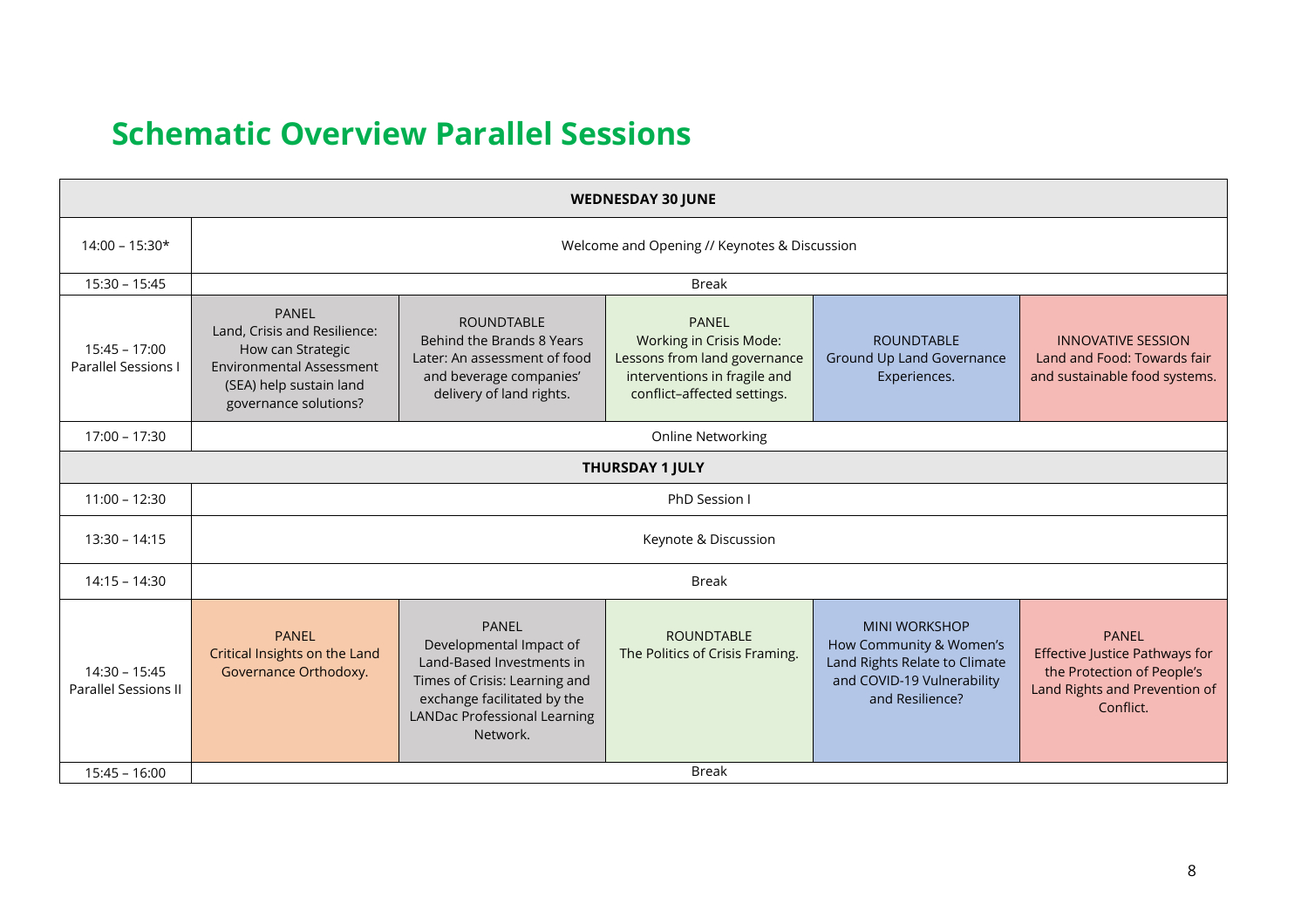| $16:00 - 17:15$<br><b>Parallel Sessions</b><br>Ш  | <b>PANEL</b><br>Solid Ground: Applying lessons<br>from an advocacy campaign in<br>the context of a global<br>pandemic.       | <b>PANEL</b><br>Developmental Impact of<br>Land-Based Investments in<br>Times of Crisis: Learning and<br>exchange facilitated by the<br><b>LANDac Professional Learning</b><br>Network. | <b>ROUNDTABLE</b><br>The Politics of Crisis Framing.                                                                                                                                        | <b>PANEL</b><br>How Does Community Land<br>Governance Intersect with<br><b>Factors of Resilience in Rural</b><br>Areas to Support Adaptation<br>to Crisis Situations? | <b>PANEL</b><br>Extractivism, Bio-cultural<br>Diversity and Climate Justice:<br>Geographies of "unburnable<br>carbon" for energy transition. |
|---------------------------------------------------|------------------------------------------------------------------------------------------------------------------------------|-----------------------------------------------------------------------------------------------------------------------------------------------------------------------------------------|---------------------------------------------------------------------------------------------------------------------------------------------------------------------------------------------|-----------------------------------------------------------------------------------------------------------------------------------------------------------------------|----------------------------------------------------------------------------------------------------------------------------------------------|
|                                                   |                                                                                                                              |                                                                                                                                                                                         | <b>FRIDAY 2 JULY</b>                                                                                                                                                                        |                                                                                                                                                                       |                                                                                                                                              |
| $11:00 - 12:30$                                   |                                                                                                                              |                                                                                                                                                                                         | PhD Session II                                                                                                                                                                              |                                                                                                                                                                       |                                                                                                                                              |
| $13:30 - 14:45$<br><b>Parallel Sessions</b><br>IV | <b>PANEL</b><br>Challenges in 'Pro-poor' Land<br>Registration: What lessons on<br>crisis and resilience?                     | <b>PANEL</b><br>Investing in Formal Land<br><b>Rights for Commodity</b><br>Smallholder Farmers: Lessons<br>from land tenure public-<br>private partnerships.                            | <b>ROUNDTABLE</b><br>Uneven Ground: The land<br>inequality crisis, in the midst<br>of our planet's broader<br>inequalities and crises.                                                      | FII M FFSTIVAL<br>Perspectives on Pastoralism<br>Film Festival.                                                                                                       | <b>PANEL</b><br>Sustainable Corridors? Urban<br>land and mobility<br>infrastructure development in<br>an era of climate change.              |
| $14:45 - 15:00$                                   | <b>Break</b>                                                                                                                 |                                                                                                                                                                                         |                                                                                                                                                                                             |                                                                                                                                                                       |                                                                                                                                              |
| $15:00 - 16:15$<br>Parallel Sessions V            | <b>ROUNDTABLE</b><br><b>Building Land Governance</b><br>Resilience with Open and<br><b>Transparent Land-data</b><br>Systems. | <b>PANEL</b><br>The Accelerating Need for<br>Urban Greenspaces (UGS) in<br>Cities and How to Best<br>Accommodate It.                                                                    | <b>PANEL</b><br>Climate and Forced<br>Displacement: Land, energy &<br>clean water challenges of<br>communities displaced from<br>high-risk natural disaster and<br>war zones in Mozambique. | <b>PANEL</b><br>Who Benefits? Inclusive<br>governance and equitable<br>benefit sharing in the context<br>of community forestry.                                       | <b>ROUNDTABLE</b><br>Re-imagining our Future:<br>Building back better through<br>progressive land policies and<br>practices post COVID-19.   |
| $16:15 - 16:30$                                   | <b>Break</b>                                                                                                                 |                                                                                                                                                                                         |                                                                                                                                                                                             |                                                                                                                                                                       |                                                                                                                                              |
| $16:30 - 17:00$                                   | <b>Closing Panel</b>                                                                                                         |                                                                                                                                                                                         |                                                                                                                                                                                             |                                                                                                                                                                       |                                                                                                                                              |
| $17:00 - 17:30$                                   | <b>Online Networking</b>                                                                                                     |                                                                                                                                                                                         |                                                                                                                                                                                             |                                                                                                                                                                       |                                                                                                                                              |

 *\*Note: times are displayed in CEST (Central European Summer Time)*

|      | Themes                                                            |     |                                               |
|------|-------------------------------------------------------------------|-----|-----------------------------------------------|
|      | Revisiting Land Rights Registration                               | H.  | Land Rights in Times of Crisis                |
| III. | Responsible Land-based Investments and Private Sector Involvement | IV. | Community Governance and Responses from Below |
|      | Urban Land Governance                                             | VI. | <b>Lust Transitions</b>                       |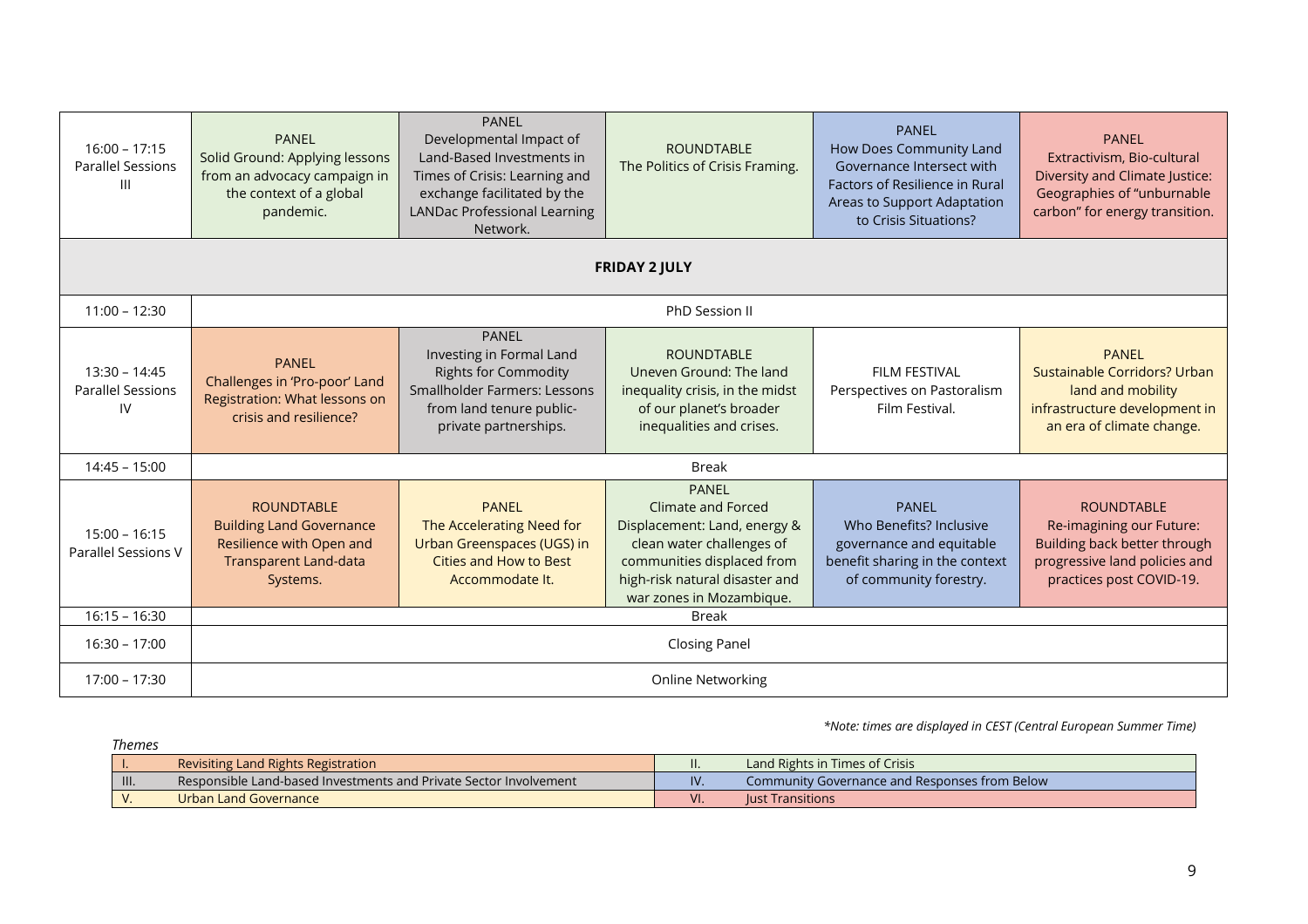# <span id="page-9-0"></span>**Programme Description**

<span id="page-9-1"></span>Day 1 – Wednesday  $30<sup>th</sup>$  June

# <span id="page-9-2"></span>**Keynote Speakers**

#### **SHUAIB LWASA**



**Dr Shuaib Lwasa** is a Principal Researcher on Governance at the Global Center on Adaptation. Shuaib has over 22 years experiences of university teaching and research as Professor of Urban Sustainability at Makerere University. He has worked extensively on interdisciplinary research projects focused on African cities but also in South Asia. His publications are in the areas of urban mitigation of and adaptation to climate change, urban environmental management, spatial planning, and disaster risk reduction, urban sustainability. Shuaib is a Coordinating Lead Author of the IPCC WG III Chapter 8 "Urban Systems and Human Settlements" and Lead Author for the IPCC Special report on Land and Climate Change.

#### **WYTSKE CHAMBERLAIN**



#### Keynote **Reviewing a Decade of Global Land Rush: Lessons to Create a Resilient Context for Large-Scale Land Acquisitions**

Keynote **Navigating Complex Land Rights Issues in Responding to Climate Risk in Urban Systems in Africa**

**Dr Wytske Chamberlain** works with the Land Matrix, Africa RFP, hosted by the University of Pretoria. Over a period stretching more than ten years, she has developed deep insights into large-scale land acquisitions across the African continent. Besides her activities in the area of large-scale land investments, Wytske has specialised in the field of inclusive business models, in particular in the agricultural sector. She has done extensive research into the complex and compound structures that enable

the integration of smallholder farmers and poor rural communities into commercial value chains in South Africa. Her interests furthermore lie in the area of land governance. Dr Chamberlain holds a PhD in Rural Development from the University of Pretoria, an MA degree in Human Geography from the University of the Witwatersrand, and an Honours degree in International Economics and Economic Geography from Utrecht University.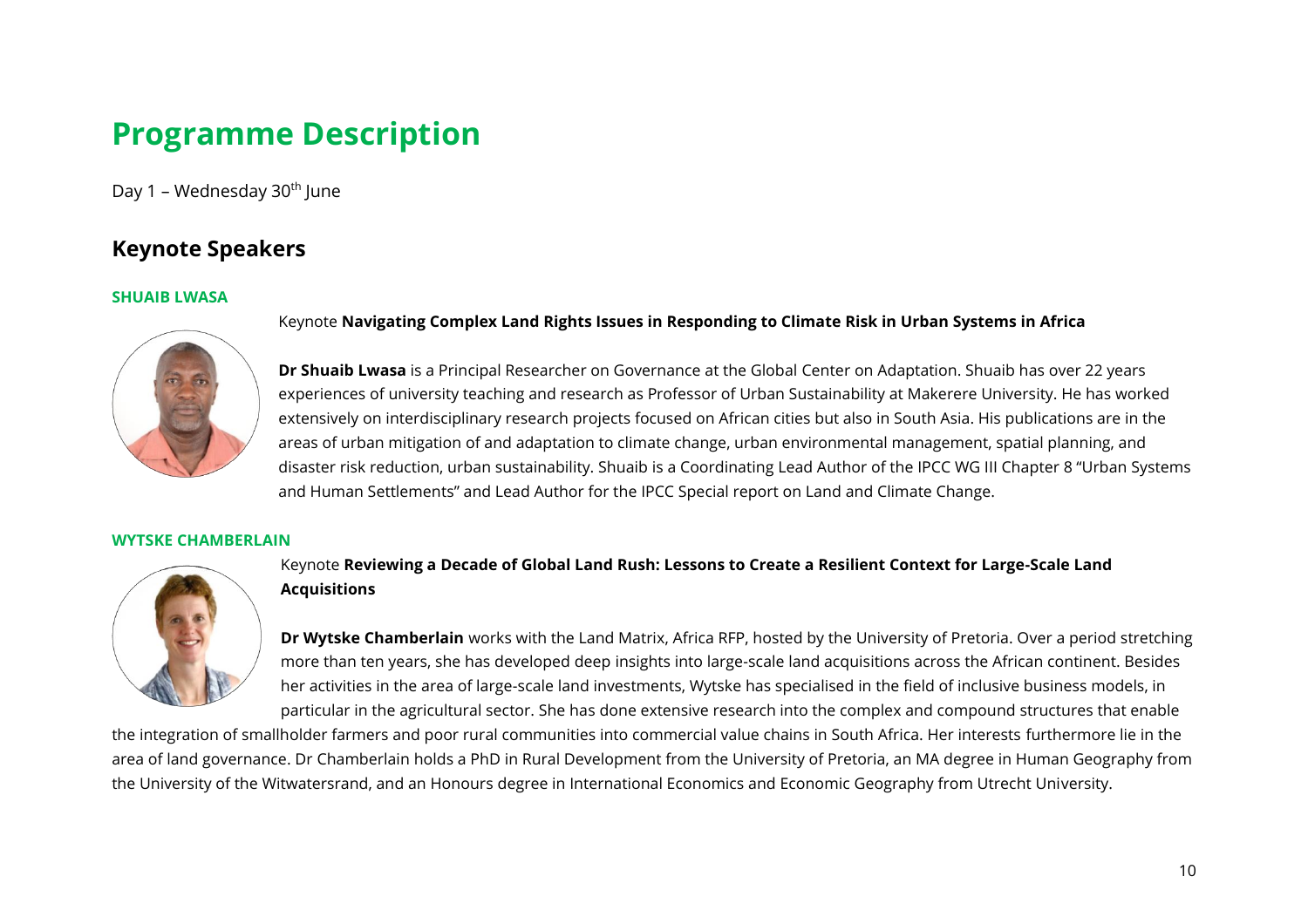### <span id="page-10-0"></span>**Parallel Sessions I**

#### **Land, Crisis and Resilience: How can Strategic Environmental Assessment (SEA) help sustain land governance solutions?**

**Organiser(s):** Gwen van Boven (Netherlands Commission for Environmental Assessment), Leyla Özay (Netherlands Commission for Environmental Assessment) and Annelies Zoomers (Utrecht University).

Sustainable solutions for challenges in land governance – whether caused by changes in population dynamics, land use, climate change, pandemics or other – require resilient mechanisms that may go beyond what is currently being used in land governance systems. Often, decisions are taken without involving people that have a direct stake in the land. Or, even if more participatory planning is done, not all stakeholders are invited to take part. How could this be done differently? Also, with the fundamental changes in landscape and ecology that people face through climate change, should solutions not look at the longer term and use alternative approaches? Finally, how to anchor jointly agreed solutions in formal decision making in such a way that future generation decision makers also understand and respect them, yet allowing flexibility in implementation when circumstances and new insights require so?

Strategic Environmental Assessment is increasingly used to include environmental and social considerations in formal decision making at strategic planning level. It frequently deals with land issues. We see that SEA for land and landscape governance allows for coalitions to form and formalise, between government authorities, business and civil society actors, across legal/administrative boundaries and through an integrated, cross-sectoral approach. If well applied, SEA creates more equality in decision-making by making the planning and assessment process more transparent. Also, SEA creates linkages between that transparent and inclusive process and formal decision making and strengthens ownership – two important factors in support of enforcement of choices made. In this session, UU and the NCEA aim to explore the relation between SEA and land governance. When governments start out using SEA, it often gets applied to national plans or sectoral policies. SEA for regional planning, land use planning, delta or river basin management seems to be gaining momentum. Could it be even more widely applied?

#### **Panellists:**

- Annelies Zoomers (Utrecht University, the Netherlands).
- Omer van Renterghem (the Netherlands Ministry of Foreign Affairs (DGIS/IGG)).
- Margriet Hartman (Royal Haskoning DHV).
- Karin van Boxtel (Both ENDS).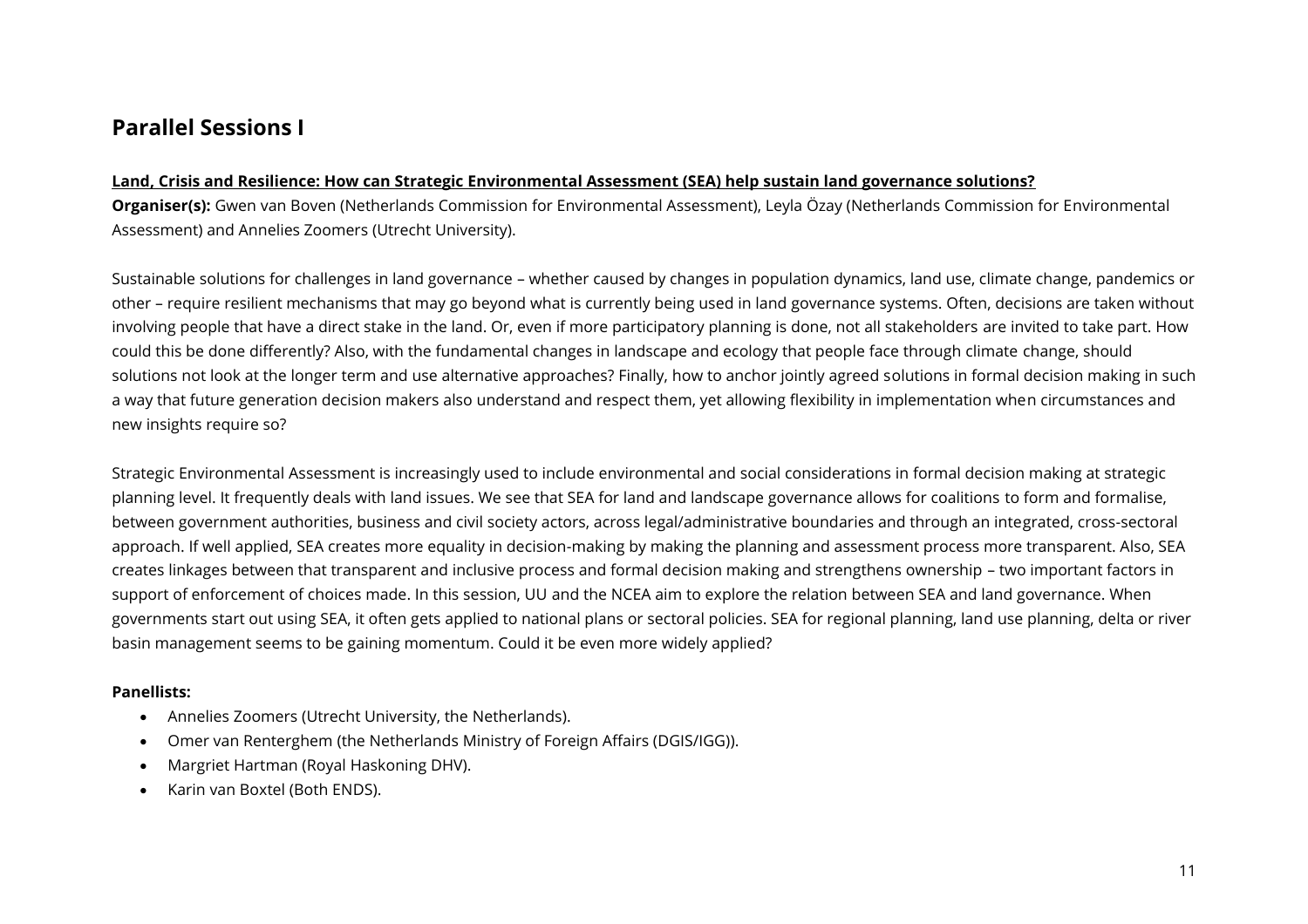- Coenraad Voorhuis (the Netherlands Enterprise Agency (RVO.nl)).
- Charlotte Stam (Wageningen University, the Netherlands & LANDac).

#### **Behind the Brands 8 Years Later: An assessment of food and beverage companies' delivery of land rights commitments**

**Organiser(s):** Barbara Codispoti and Chloe Christman Cole (Oxfam).

From 2013 to 2016, Oxfam's Behind the Brands campaign called on the world's 10 biggest food and beverage companies to adopt stronger social and environmental sourcing policies and spurred significant commitments on land rights. Now, as the coronavirus pandemic worsens inequality and food insecurity around the world, Oxfam has assessed whether the companies have taken meaningful steps to implement the commitments they made in response to the campaign.

The report is called "Shining a Spotlight: A critical assessment of food and beverage companies' delivery of sustainability commitments". It is underpinned by an external evaluation on The Coca-Cola Companies', PepsiCo's, Nestle's, Unilever's, and Associated British Foods' subsidiary Illovo Sugar Africa's efforts. The report and external evaluation find that while companies have taken action at the global level, progress stalls in translating those approaches to countries and through supply chains. There are positive examples and innovations happening in key sourcing countries. But key blockages must be addressed – including by providing the right incentives, disclosing suppliers and supporting suppliers to take up the agenda – to create change at scale. This session brings together a partner, Oxfam, and a Behind the Brands company to discuss progress to date, how to accelerate progress moving forward, and why private sector engagement on land rights matters for addressing the intertwining crises.

#### **Speakers:**

- Susanne Gauster (Oxfam in Guatemala);
- Andrew Slight (PepsiCo);
- Mtafu Manda (Mzuzu University, Malawi).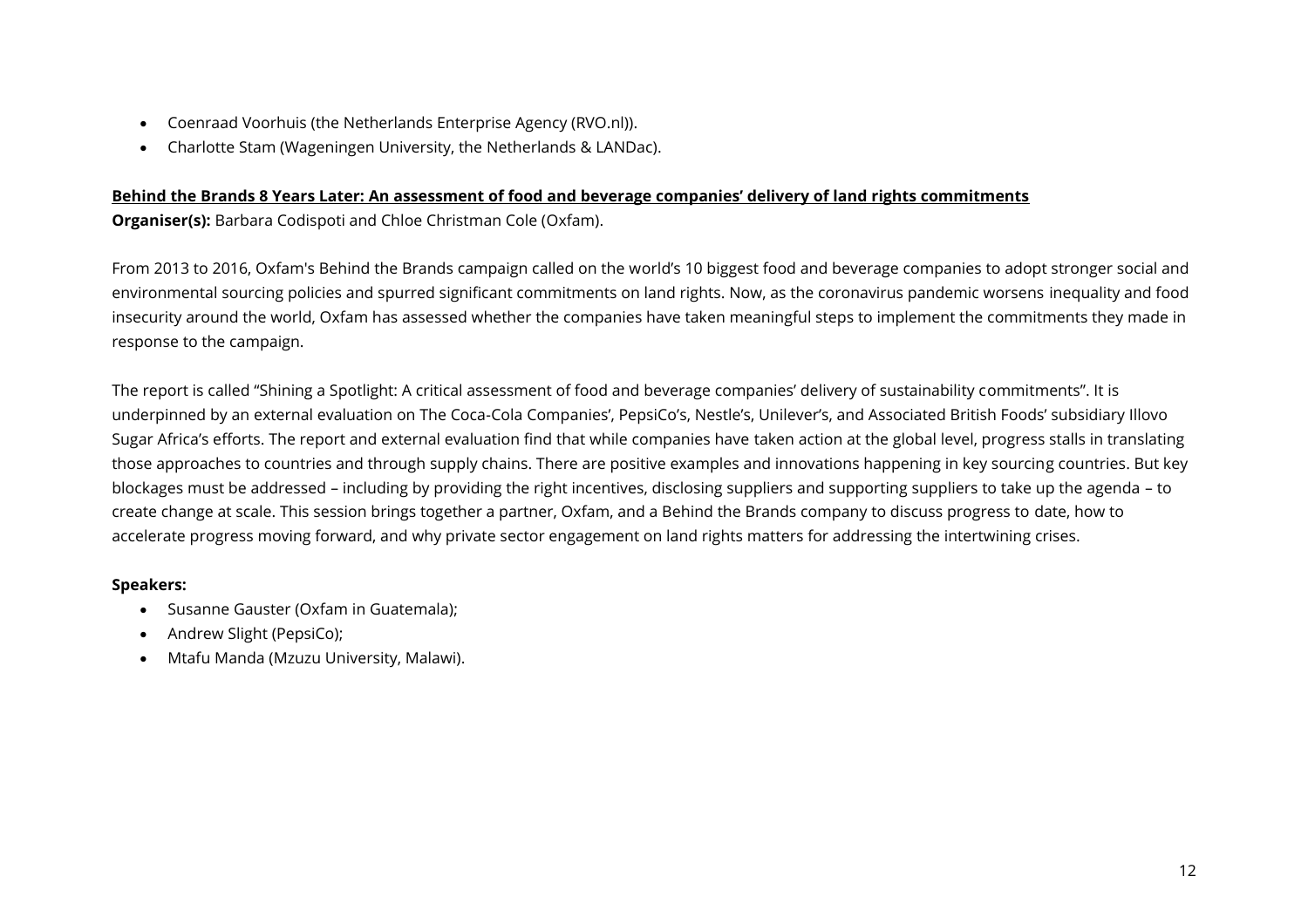#### **Working in Crisis Mode: Lessons from land governance interventions in fragile and conflict–affected settings**

**Organiser(s):** David Betge (ZOA), Tony Piaskowy (Cadasta Foundation) and Mathijs van Leeuwen (Radboud University).

People and organizations working in land governance in fragile and conflict-affected settings are used to crises and adverse working conditions. After all, interventions in land governance are increasingly becoming core business for peace and humanitarian organizations. However, the past year has proven particularly challenging. In some contexts, multiple crises hit; while COVID-19 not only obstructed working in fragile and conflict-affected settings, but also impeded global operationality.

While there were many negative impacts, creative solutions were also found. Technology helped bridge some of the gaps caused by travel restrictions and limited access to specific areas and enabled localized data collection sharing. Moreover, the past year showed NGOs and other actors in the field of land rights clearly the strengths, weaknesses and fragility of their approaches and institutional set ups. The limitations imposed by COVID-19 in combination with increasing insecurity highlighted the value and necessity of strong interpersonal and inter-organizational relationships; of trust and of the local legitimacy of the intervention and tested the organizational strength of government organizations. It also underlined once more the need for true 'localization': making interveners even more aware of the strength and resilience of local populations and organizations in dealing with adversary.

This session will bring together colleagues from different organizations working in the broad field of land rights. They will share their experiences as well as those of their partner organizations, the challenges they faced, the solutions they found and critically reflect on shortcomings and unsolved issues. Specifically, they will look at lessons from and for fragile and conflict affected settings and the need to address resilience on multiple levels. An academic discussant will bring an analytical perspective to the insights from practice that can help to draw broader lessons from these experiences. Together with the audience, who will be able to share from their own contexts, we will explore key lessons from working in crisis mode for interventions in land governance.

- Tony Piaskowy (Cadasta Foundation).
- Artificial Intelligence as a Tool for Recovery from Climate-related Hazards Thomas Y. Chen (Academy for Mathematics, Science, and Engineering, US).
- Why Land is Important in Understanding Violent Conflict: Strengthening Conflict Analysis and Prediction Tools Ian Langdown and Anna Locke (Overseas Development Institute, UK).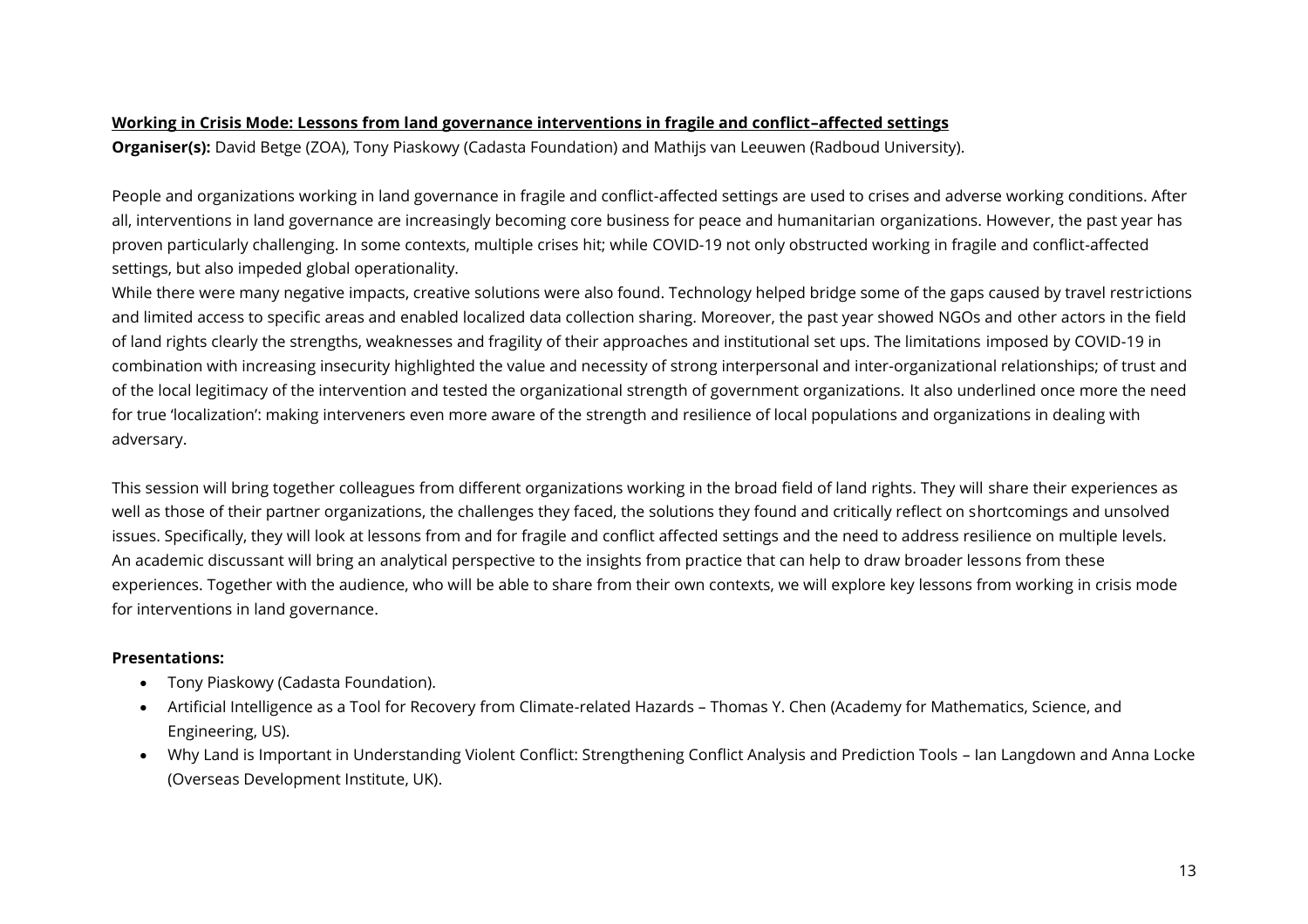#### **Ground Up Land Governance Experiences**

**Organiser(s):** Marc Wegerif (University of Pretoria), Paul Hebinck (Wageningen University/Rhodes University), Eileen Wakesho Mwagae (Namati) and Nxumalo, Buhlebenkosi (International Land Coalition).

This session will be a space for land activists to share how they are organizing grassroots land and land governance reforms to build resilience in the face of crises. These initiatives are many, from women organizing to defend their land rights in the face of gender discrimination, to land occupations led by landless and homeless people to meet their needs, and community initiatives to improve communal land governance.

The crises we face are many, from climate change, COVID-19, inequality, and instability. States are often failing to ensure access to land for those who need it (for production and homes) and failing to secure the rights of the most vulnerable. This leaves communities organizing their own solutions. There is much that can be shared and learnt from such grassroots experiences around the world. Some of these cases are documented through initiatives such as the International Land Coalition's community land protection learning initiative and database of good practices, but there has not been much discussion of them. This platform will be an opportunity for those directly involved to share with others, share with communities facing similar challenges, and share with practitioners and academics working on these issues. The sessions will be recorded so that the presentations can be made accessible online and key lessons from it will also be written up to be shared more widely. We are lining up people with interesting experiences to share and welcome other suggestions and volunteers willing to share from their work, actions and practices in relation to people created land governance, and resilience in the face of crises.

- Promoting Small-Scale Land Reform Initiatives as an Alternative Method for Tackling Unfair Land Distribution Dewi Kartika (KPA (Consortium for Agrarian Reform), Indonesia).
- Communities Organising for a Human Rights-based Approach to Securing Rural Communities' Land and Development. CLS Scotland Linsay Chalmers (Community Land Scotland, UK).
- Women Leading in Securing Indigenous Land Rights Leparsanti John (Samburu Women's Trust, Kenya).
- Urban Women Organising to Secure Land, Water and Homes Faeza Mayer-Fourie (Local activist, Western Cape, South Africa).
- Traditional Community Driven Land Reform and Agricultural Development Chief Ravele Davhana (Local traditional leader, Limpopo Province, South Africa).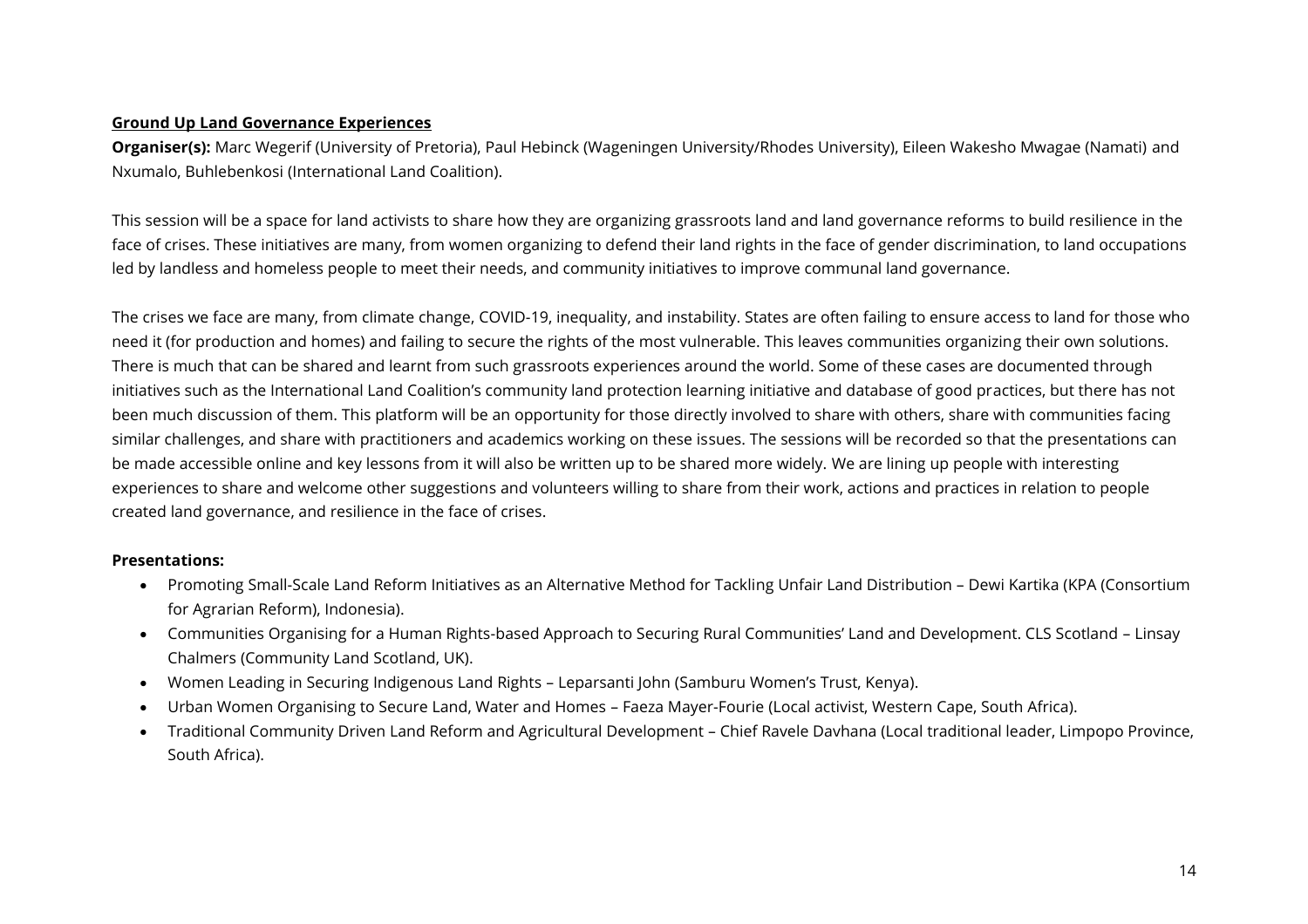#### **Land and Food: Towards fair and sustainable food systems**

**Organiser(s):** Romy Santpoort and Guus van Westen (LANDac/Utrecht University), Janwillem Liebrand (Utrecht University).

Today's food systems will require radical transformations to change the way we produce, consume and think about food. Especially for people in the global South, the climate and COVID-19 crises will disproportionally affect their access to safe, sufficient and healthy food. Considerable efforts are being made to improve the global food conditions. By and large, interventions tend to (1) favour technological solutions ('technofixes') that can be presented as politically neutral, and (2) focus on food availability, adopting productivist approaches to boost food supply. However, much more must be done to ensure food and nutrition security around the globe. One dimension that tends to be overlooked in the debate about just and sustainable food systems is the role of land governance. Land rights regimes have implications for who gets to produce food, what crops are produced, how and for whom. The current shift towards an integrated 'food systems' approach may offer opportunities for a more balanced appreciation of food issues. The upcoming UN Food Systems Summit in the fall of 2021 may provide an opportunity to push for more resilient and inclusive transformations that also consider the importance of land governance.

Through a 'fishbowl' discussion, this session will facilitate a discussion among researchers, practitioners and policymakers on the necessary steps towards more sustainable and equitable food systems in the global South, with a focus on land-related interventions. We invite four panellists to share their work and lessons learnt on the subject, highlighting the role of land-based investment flows, business models, and the language used to frame food and land issues. Next, we invite the audience to take part in the discussion. Ultimately, the aim of the session is to contribute to the deliberations of the UN FSS and formulate key recommendations for working towards just and sustainable food systems.

- Mapping Farmer-Led Irrigation Development (FLID) in Africa, Examining FLID Through a Remote Sensing Lens and How This Influences Interpretation and Engagement – Wouter Beekman (Wageningen University, the Netherlands & Resilience BV).
- Landing a Better Deal? Women Negotiating Access to Land and Water for Farming in the Context of a Dutch-Supported Gender-Inclusive Water-Productivity Project in Mozambique – Bella Schultz (Former Utrecht University Student, the Netherlands).
- Decolonizing Communication in Food Security Innovations in Sub-Saharan Africa? Towards Sustainable and Fair Policies and Interventions Janwillem Liebrand (Utrecht University, the Netherlands).
- Inclusive Agribusiness and Local Food Security: Findings from the Follow the Food Project Guus Van Westen (Utrecht University, the Netherlands).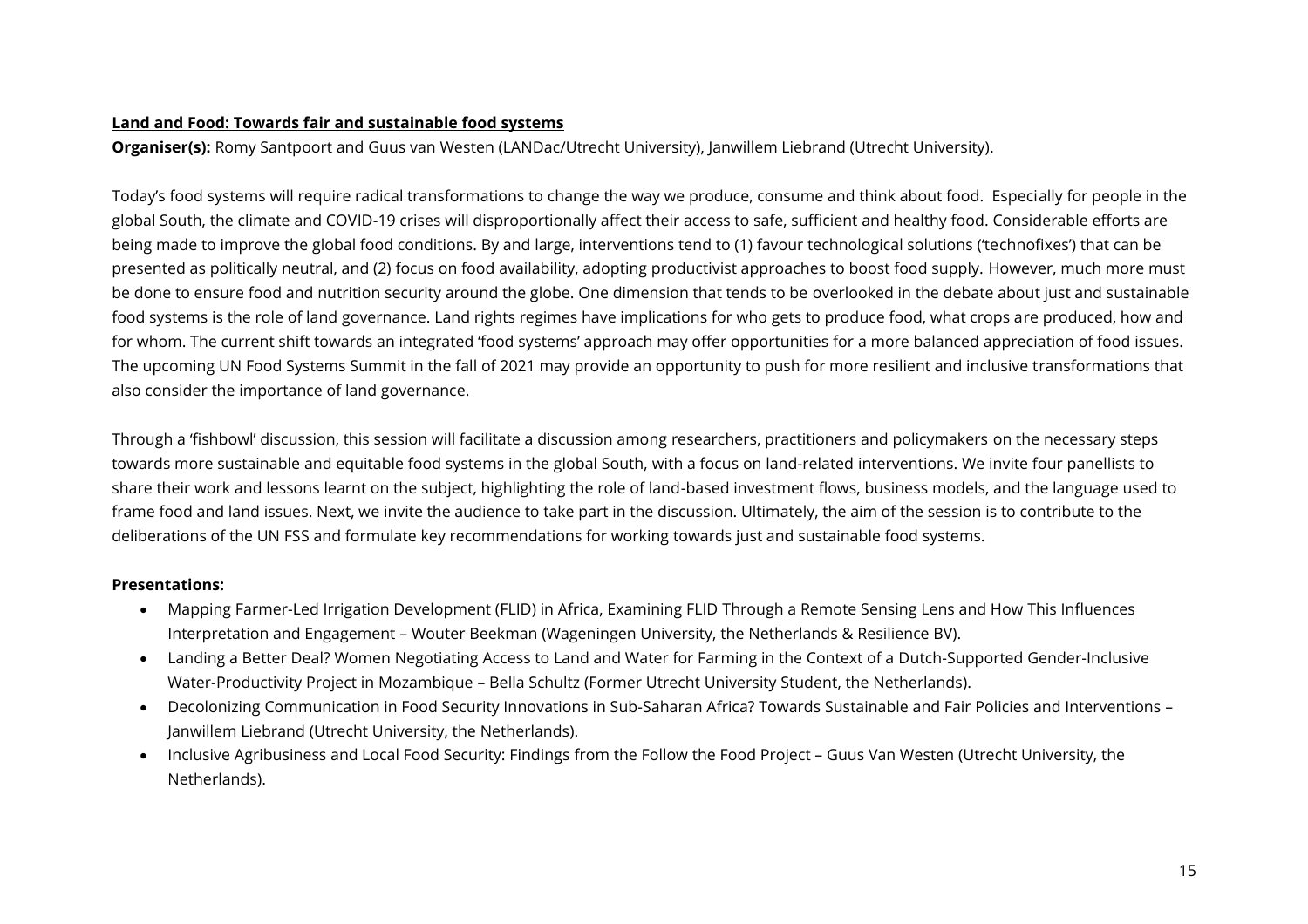### <span id="page-15-1"></span><span id="page-15-0"></span>**Keynote Speaker**

#### **SILAS SIAKOR**



#### Keynote **Keeping the Promise: When governments let up, civil society, academia and private sector must step up**

**Silas Siakor** is actively working with the Government of Liberia and civil society organizations, directly coordinating efforts to bring more than 1 million hectares of land under local communities' control and ownership by the end of 2021. He has championed community forest and land rights in Liberia for about two decades. For his work, he has received several international awards, including the Whitley Award for Environment and Human Rights in 2002 (UK), the Goldman Environmental Prize in 2006 (US), Award for Outstanding Environmental and Human Rights Activism from the Alexander Soros

Foundation (US), Mundo Negro Fraternity Award in 2018 (Spain) and was among Time Magazine's Heroes of the Environment in 2008. Silas founded the Sustainable Development Institute (SDI) in Liberia and served as its first Director from 2005 to 2009. He also stars in the award-winning 2018 documentary 'Silas', that was screened at IDFA and in various movie houses in the Netherlands and beyond in 2018. Silas joined IDH in 2015, leads IDH work on land governance, coordinating Participatory Land Use Planning and Customary Land rights formalization, and now serves as Country Manager.

### <span id="page-15-2"></span>**PhD Session I**

**Organiser(s)**: Dominique Schmid (Utrecht University, the Netherlands) and Gemma van der Haar (LANDac, Wageningen University, the Netherlands). **Chair:** Dominique Schmid (Utrecht University)

In this session, three PhD candidates will present and discuss an article in progress regarding the themes of this year's conference. Each panellist will briefly present their work, followed by feedback of an expert in the field of study. Then, we will open the floor to the audience for discussion.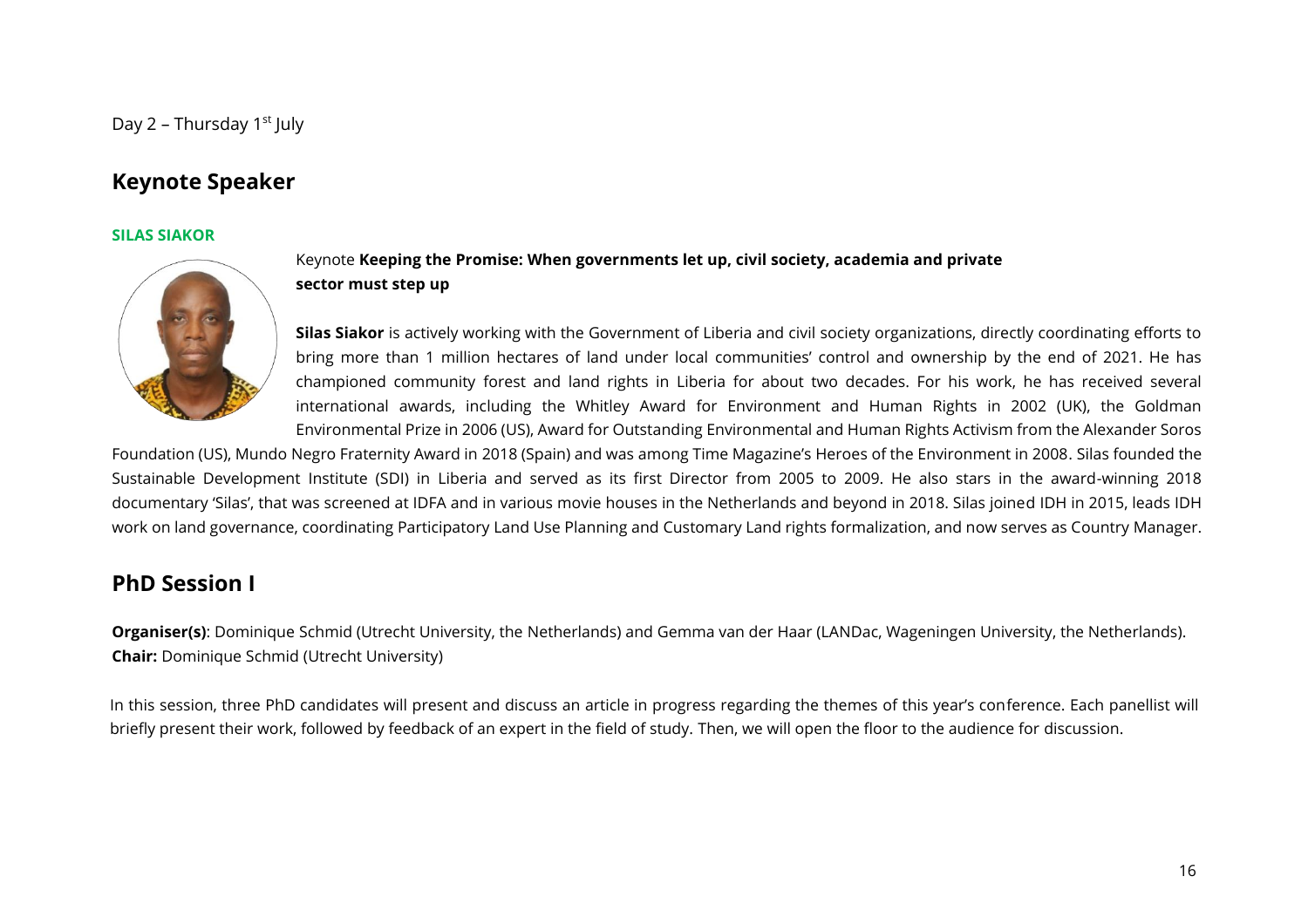| <b>Time</b> | <b>Presenter</b>           | <b>Paper title</b>                                                                 | <b>Discussant</b>       |
|-------------|----------------------------|------------------------------------------------------------------------------------|-------------------------|
| 11.00-11.30 | Tilahun Habtamu Adere, KU  | The Impact of Land Certification on the Adoption of Multiple Soil and Water        | Aklilu Amsalu, Addis    |
|             | Leuven                     | Conservation Technologies: - Evidence from Southern Ethiopia                       | Ababa University        |
| 11.30-12.00 | Ladd Serwat, University of | Gendering Rule and Rupture:                                                        |                         |
| Sussex      |                            | Land Mediation and Registration in Burundi                                         | David Betge, ZOA        |
|             | Camille Munezero, Radboud  | Unsettled ownership, distrusted administrators, and localized land registration in | Ladd Serwat, University |
| 12.00-12.30 | University                 | Burundi                                                                            | of Sussex               |

### <span id="page-16-0"></span>**Parallel Sessions II**

#### **Critical Insights on the Land Governance Orthodoxy**

**Organiser(s):** Kelly Askew, Howard Stein and Laura German.

This panel takes a critical look at the land governance orthodoxy that has consolidated on the heels of the financial crisis and outcry over "global land grabs" at the end of the 2000s. The panel kicks off with a presentation on the "theory of change" guiding land governance interventions, with an emphasis on tenure (in)security and the formalization of property rights. Next, a paper entitled, "*Land Governance, Crises and Resilience in Rural Tanzania*" by Howard Stein, Kelly Askew, Faustin Maganga and Rie Odgaard explores the role of land titling in the resilience of rural households in Tanzania through a look at the relationship between formalization, conflict and security. The paper draws on surveys from nearly 3000 households spread across 45 villages and five regions of the country to ask whether the tenets of the theory of formalization and security hold up under scrutiny. Next, a paper by Milford Bateman entitled, "*Land Titling Improves Access to Microcredit: Be Careful What You Wish For*" explores the theorized connection between land titles, credit and poverty alleviation through a case study on Cambodia, which has become the world's most microcredit-penetrated country and where land titles are almost obligatory for access to microcredit. Finally, a paper entitled, "*Contested Ontologies of Security*" by Laura German, draws on published ethnographic evidence from across Africa to profile local conceptions and forms of security that are invisibilized by dominant framings, with a focus on livelihood systems and gender. Together, the panel reveals the emergent orthodoxy not only as deeply flawed, but as a project which advances a singular conception of security for the world that is neither universal nor guaranteed to advance the values that are claimed.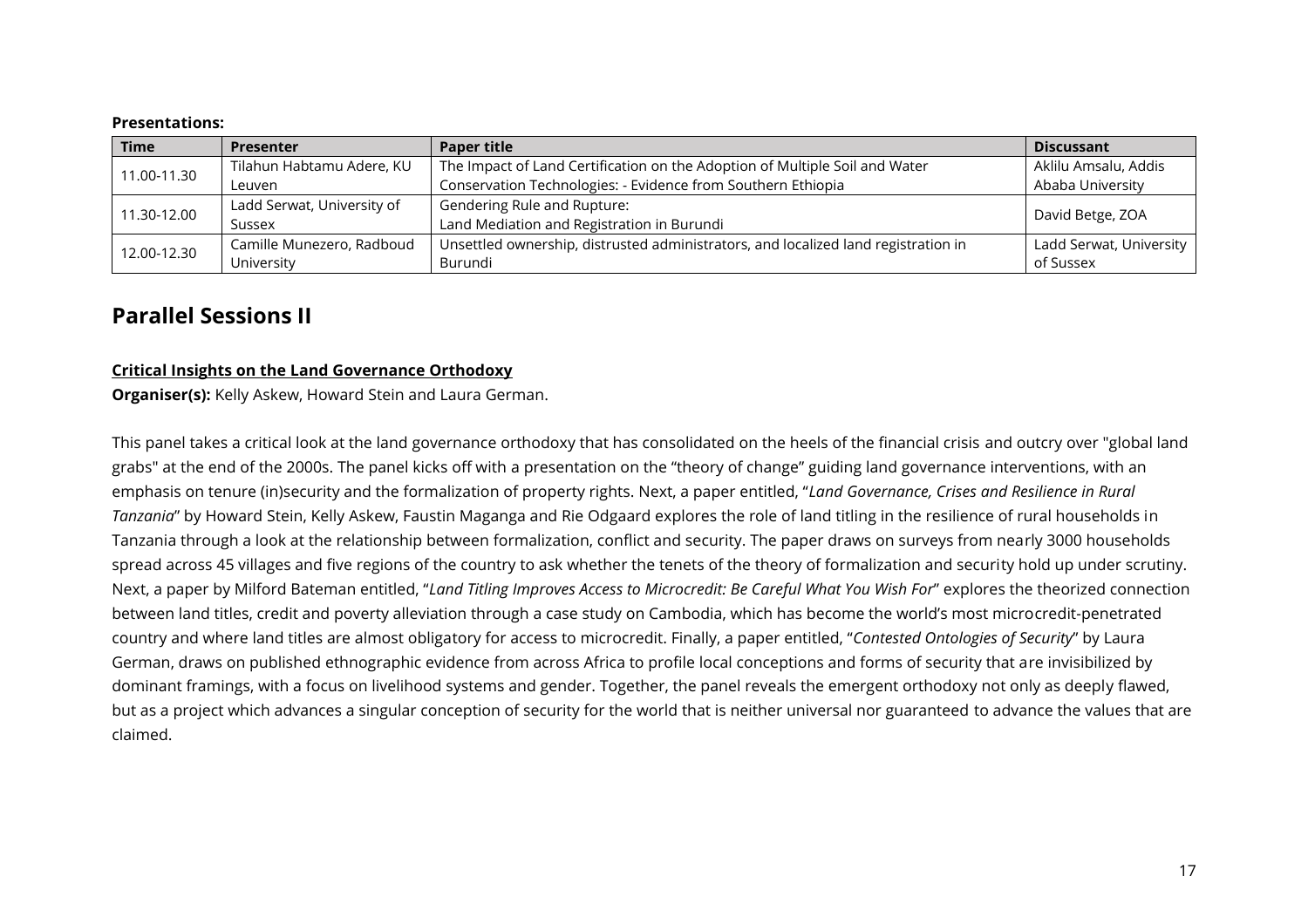- Land Titling Improves Access to Microcredit: Be Careful What You Wish For Milford Bateman (Juraj Dobrila University of Pula, Croatia; St Marys University, Canada; University of London, UK; Fluminense Federal University (UFF), Brazil).
- The Theories of Change Underlying Contemporary Land Governance Programming Laura German, Faustin Maganga, Kelly Askew, Howard Stein and Rie Odgaard.
- Contested Ontologies of Security: Centering the Silences of the Post-2008 Land Governance Era– Laura A. German (University of Georgia, US).
- Land Governance, Crises and Resilience in Rural Tanzania: The impact of property right formalization on security and conflict Howard Stein, Kelly Askew, Faustin Maganga and Rie Odgaard.

#### **Developmental Impact of Land-Based Investments in Times of Crisis: Learning and exchange facilitated by the LANDac Professional Learning Network**

**Organiser(s):** James Wangu (Utrecht University, the Netherlands & LANDac), Teddy Kisembo (Urban Action Lab & LANDac), Annelies Zoomers (Utrecht University, the Netherlands), Romy Santpoort (LANDac).

This panel discussion will address the impacts of land-based investments on poor and vulnerable people in the global South. Moreover, it will facilitate an exchange of knowledge about the strategies that are currently being employed on the ground to strengthen the position of these groups when it comes to negotiating for their interests with investors amidst the climate crisis and the global pandemic. How might we, as practitioners, researchers and policymakers contribute to increased developmental impact of land-based investments, especially in times of crisis? This is a question taken up by a professional learning community in the field of inclusive land governance: The Professional Learning Network (PLN). The network of 22 LANDac fellows from sub-Sahara Africa set out to contribute to a stronger position for local communities to negotiate for their interests when it comes to landbased investments and to ensure that these investments increase their developmental impact. During this session, participants will share their experiences and work on the ground. Examples of projects that are being implemented are related to the changing trends of large-scale land-based investments during and after COVID-19; a community perspective on fair compensation; the impact of land titling projects on tenure security and; the enabling drivers of positive impacts of land-based investments on women's land rights. Those interested are warmly invited to join the panel and our learning community by presenting their experiences and lessons learned on either of these issues.

**Moderation:** James Wangu (Utrecht University) **Discussant:** Griet Steel (Utrecht University)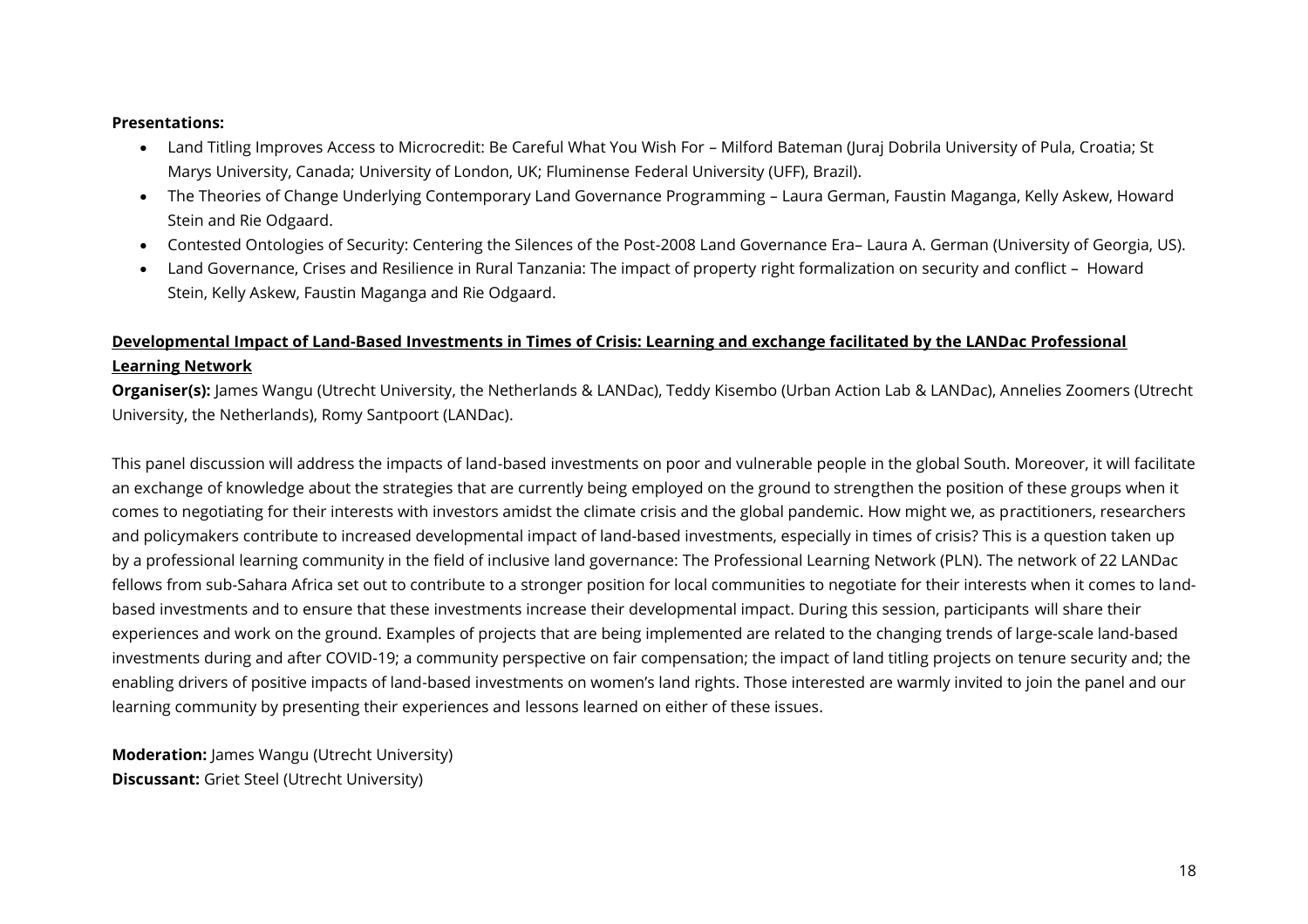| Theme: Displacement and Fair compensation                                          |                                                      |
|------------------------------------------------------------------------------------|------------------------------------------------------|
| Communities' perspectives on Fair Investments and Resettlement (Community          | Molatelo Mohale (Ncuzi Development Association-S.A)  |
| FIRST) in Uganda and South Africa                                                  |                                                      |
| Development Induced Displacement: The Impacts of the Kampala Jinja Express         | Teddy Kisembo (Urban Action Lab Makerere University) |
| Way on the Women of Kinawataka                                                     |                                                      |
| <b>Theme: Land Administration</b>                                                  |                                                      |
| Evaluating land titling as a means to strengthen tenure security in the context of | Judith Natukunda (Landnet Uganda)                    |
| customary land: A case of Uganda and Malawi                                        |                                                      |
| Planning the city from the bottom-up: the case of kibugambata community.           | Junior Sebbanja (Actogether Uganda)                  |
| Experiences with inclusive and incremental urban planning from Uganda              |                                                      |

#### **The Politics of Crisis Framing**

**Organiser(s):** Dr Caitlin Ryan (University of Groningen, the Netherlands).

In considering access to land in relation to intertwining crises, this roundtable reflects on how the framing of 'crisis' makes possible particular actions, while foreclosing others. Recent debates within fields of Global Health and Political Economy have raised important questions about the label of crisis. For instance, Roitman (2013) calls attention to the 'practice' of the concept of crisis. This invites us to consider, for instance, how the concept of crisis, deployed in relation to climate breakdown, conflict, and/or COVID shapes approaches to land governance in ways that prioritize some imperatives (such as speed/urgency/security) and some forms of knowledge (such as technical expertise) over others. In this roundtable we welcome submissions that take a critical lens on the function and politics of the concept of crisis in relation to land governance. In particular, we are interested in submissions that engage with questions of how a label of crisis might make it harder to see structural inequalities, historical processes, and regimes of knowledge that underlie questions of land access and land use. For instance, if a crisis in land access or land use is seen as being acute, how does this obscure the structural inequalities of racial capitalism, and historical processes of dispossession and extraction? How might the language of crisis in relation to land governance make possible 'quick' technical solutions or a politics of 'exception' rather than 'slower' processes of collaboration and participatory governance?

#### **Presentations:**

• Land Mobility, Climate Crisis, and the Governance Trap in Southeast Asia – Lynn Thiesmeyer (Keio University, Japan).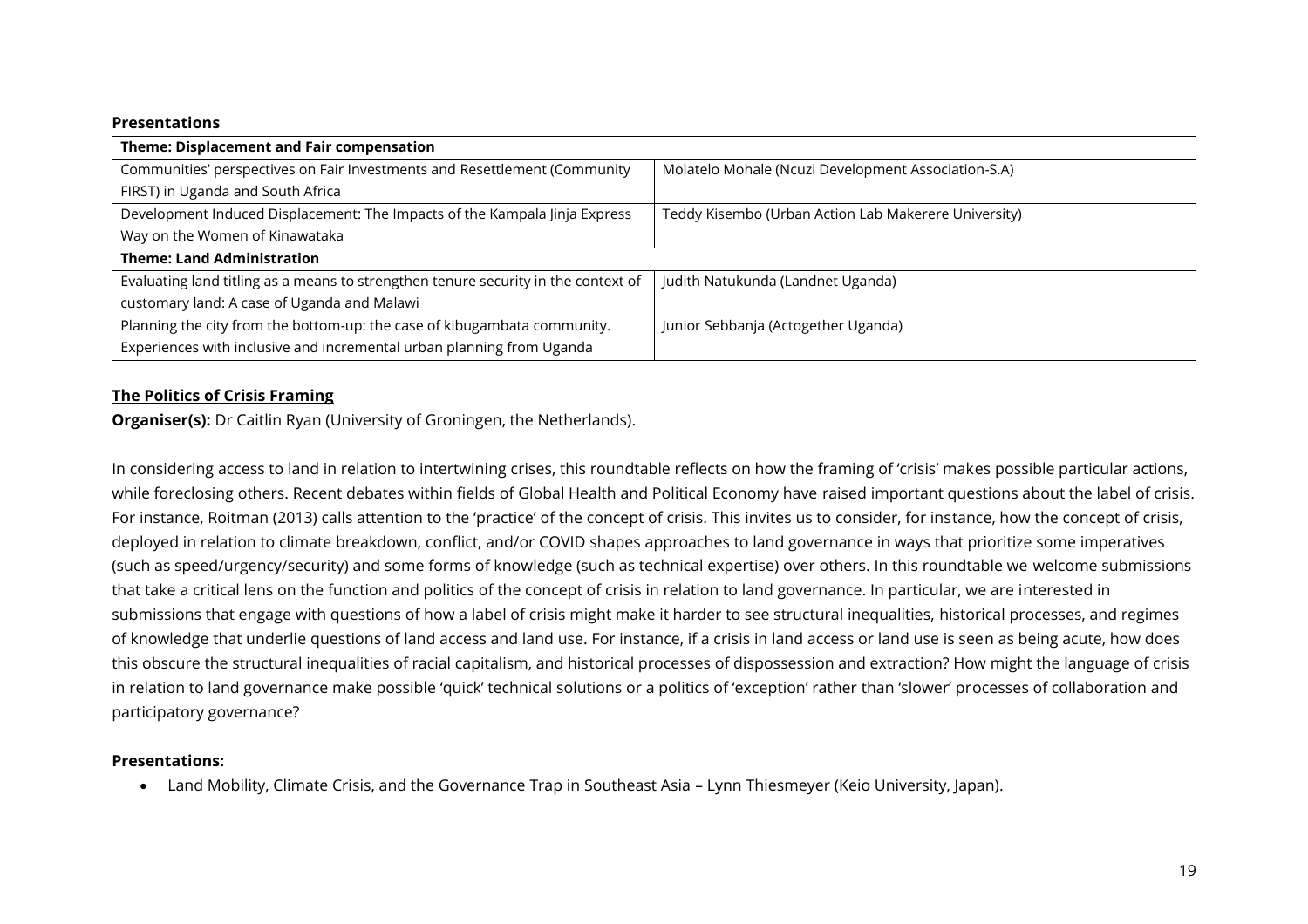- Land Restitution Against Land Distribution? Evidence from Colombia Jacobo Grajales (Lille University, France).
- Global Interrelated Crises and Local Land Conflicts? Indigenous movements navigating between crisis framing and utopian imaginations Anja Habersang (Ruhr-University Bochum and Fulda University of Applied Sciences, Germany).

#### **How Community & Women's Land Rights Relate to Climate and COVID-19 Vulnerability and Resilience**

**Organiser(s):** Swaleh Kitasi (ActionAid Kenya), Abul Azad (ActionAid Bangladesh), Sophie Kwizera and Danny Wijnhoud (ActionAid Netherlands)

Land is power, land is wealth, and, more importantly, land is about gender, race and class. The relationship to land – who owns it, who accesses it, who uses it and who has control over it – reflects obscene levels of gender inequality in the world. Equitable land governance can help reverse three types of phenomena: gender discrimination; social exclusion of vulnerable groups; and wider social and economic inequalities. Unfortunately, despite progress made in reforming the land sector across the globe, equitable land governance remains a pipe dream. Land is increasingly attractive and prone to grabbing especially if it is fertile and has good potential for agricultural practices, even more so, considering the context of the climate crisis and drought, if there is access to and control over potable and irrigation water. Deprived communities, in particular women, with weak land tenure and user rights arrangements are also those being most challenged and hardest hit by the COVID-19 and climate crises, usually extreme droughts and flooding, usually translating into more severe food security and livelihood challenges.

This session zooms in on the local situation and challenges faced by grassroot communities and women in some Low-Income countries. It provides an overview of support provided by governments and CSOs facilitating communities, women in particular, to step up the efforts to strengthen their land rights and to generate resilience in face of climate and COVID-19 challenges they are facing, It reveals that more secure land tenure provides much better opportunities to face climate and COVID-19 challenges by investing in high biodiversity local food & income systems. Lessons learned and remaining challenges are being summarized with the stakeholder contributions and debate expected to result in policy & practice recommendations

There shall be a thorough conversation about a feminist (equitable, inclusive, and sustainable) land rights and land-use governance agenda in the context of climate and COVID-19 crises. Challenges, practices and recommendation are presented based on experiences and recommendations from Kenya, Bangladesh and the Netherlands (international trade & development cooperation agenda) and brief contributions from a few other countries in the Global South and/or from international experts are being welcomed.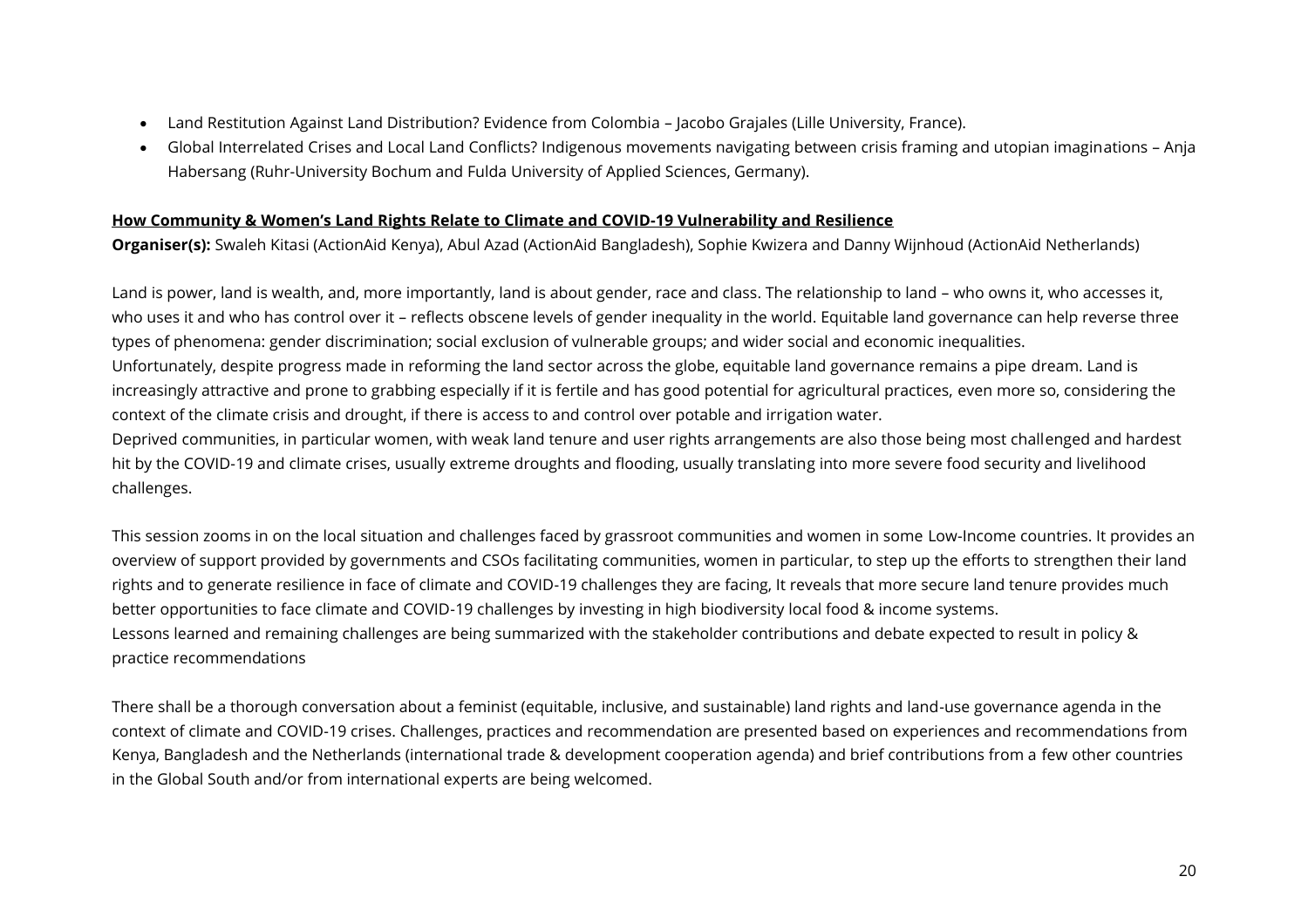#### **Effective Justice Pathways for the Protection of People's Land Rights and Prevention of Conflict**

**Organiser(s):** Janine Ubink and Bernardo Almeida (Van Vollenhoven Institute) and Connor Clerke (Rift Valley Institute).

Land is a central resource in most people's lives, with economic and strategic value, cultural significance and political relevance. The increased demand for land caused by phenomena such as population growth, migrations, and climate change is a source of tensions between the state, individuals, communities, actors from the private sector and other land users. The connection between land and conflict is not new, but the evergrowing competition for land has highlighted its role in generating conflict. States and development agencies have been searching for strategies that can enable justice seekers and communities facing problems related to land access to find effective resolutions, consistent with the law and human rights standards. This panel brings together researchers and practitioners working on or researching about land-related conflict and land justice initiatives and aims to share knowledge and compare the findings of their research.

#### **Presentations:**

- Just Future: effective justice pathways for the protection of people's land rights and prevention of conflict Janine Ubink and Bernardo Almeida (Van Vollenhoven Institute) and Anna Rowett (Rift Valley Institute).
- Judging the Effectiveness of Land Rights Adjudication and Advocacy at the Inter-American System of Human Rights: A case study from Brazil's Indigenous Peoples – Erick da Luz Scherf (University of Stavanger, Norway).
- Where Bottom-Up and Top-Down Meet: Challenges in Shaping Sustainable & Scalable Land Interventions Lisette Meij and Thomas Vintges (the Netherlands Enterprise Agency, (RVO.nl)).
- The Influence of Land Conflicts on Farmers' Tenure Security and Title Possession. Evidence from Tanzania Lisa Murken (Potsdam Institute for Climate Impact Research (PIK), Germany).

# <span id="page-20-0"></span>**Parallel Sessions III**

#### **Solid Ground: Applying lessons from an advocacy campaign in the context of a global pandemic**

**Organiser(s):** Habitat for Humanity Nederland.

The world has changed in the year and a half since Habitat for Humanity closed Solid Ground, a 4-year global advocacy campaign to increase access to land for shelter. The significant impacts of the COVID-19 pandemic and its economic fallout are still unfolding. Many low-income vulnerable families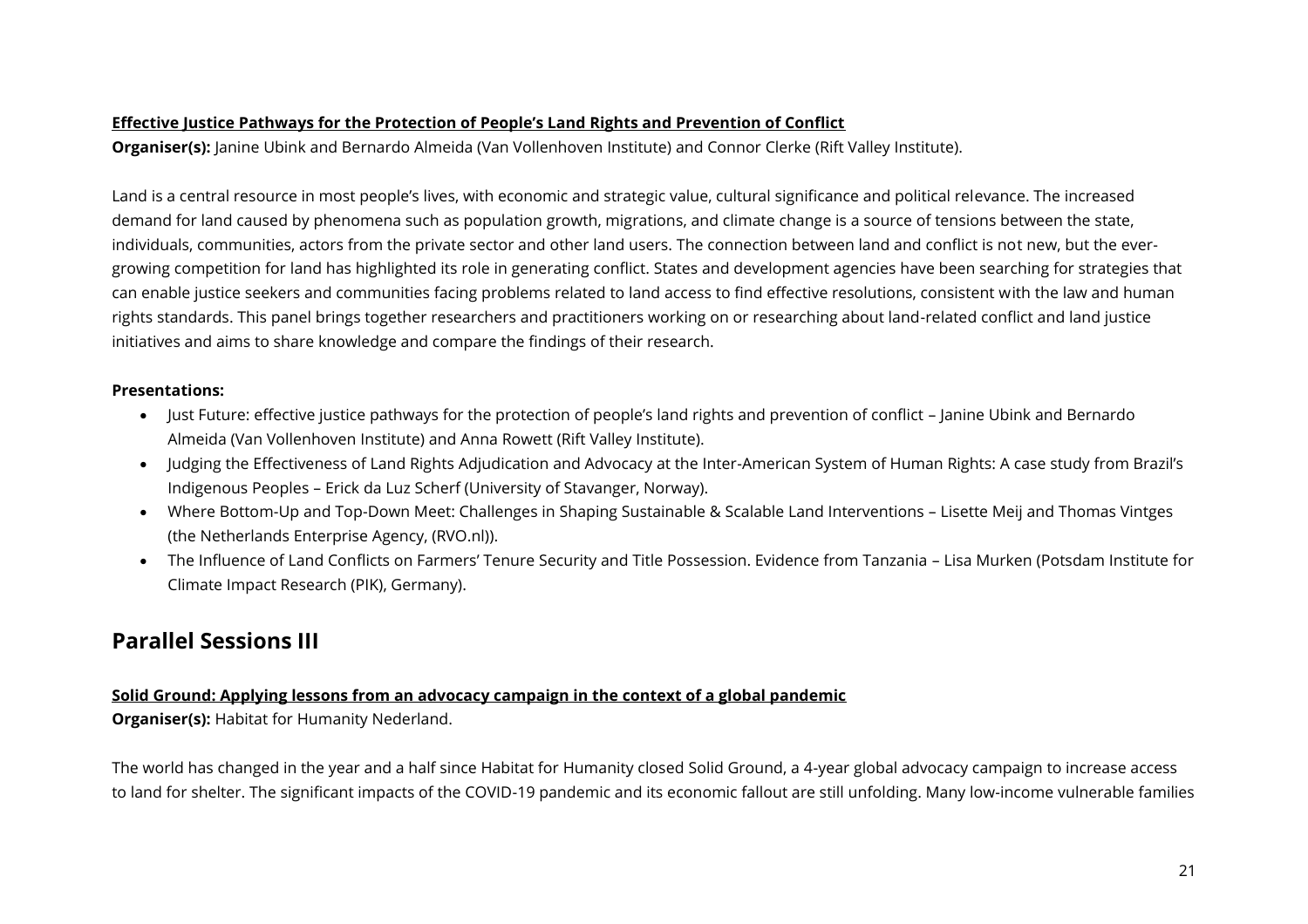who were already suffering from housing poverty saw their vulnerabilities substantially worsened in the face of this global crisis. This session captures the lessons learned from the Solid Ground campaign and applies these both in rural and urban context. During the session both field experts as well as academics are invited to start a dialogue and share their expertise.

Academic Femke van Noorloos provides a fresh look at land issues in the incremental housing debate to build sustainable and inclusive urban futures during and after the global pandemic. A new understanding of the nexus around land and incremental housing is needed to view the role of land in a broader way. Raquel Ludermir - Solid Ground consultant - will share lessons learned from the Solid Ground campaign and dive into the details of the transformative impact of land and housing against the background of shocks and stressors, using a case in point from Habitat for Humanity Nepal. Habitat for Humanity Nepal has been working to increase access to land for housing for vulnerable ethnic groups by implementing the federal government's land and housing program and promoting joint land titling, recognizing both women and men as landowners. During the session results of their work will be shared as well as the value of being part of a global campaign and the impact of COVID-19. All speakers will participate in a discussion on how to rethink and reinvest in inclusive housing strategies and build back better with a focus on land tenure.

#### **Speakers:**

- Rebecca Ochong, moderator (Housing and Land Policy Manager, Habitat for Humanity International).
- Raquel Ludermir (PhD in Urban Development, Architect and Urban Planner).
- Christy Stickney (National Director, Habitat for Humanity Nepal) and/or Ram Prakash Singh Danuwar (Program Operation Manager, Habitat for Humanity Nepal).
- Dr Femke van Noorloos (Assistant Professor of International Development Studies and Human Geography & Planning, Utrecht University, the Netherlands).

#### **Developmental Impact of Land-Based Investments in Times of Crisis: Learning and exchange facilitated by the LANDac Professional Learning Network**

**Organiser(s):** James Wangu (Utrecht University, the Netherlands & LANDac), Teddy Kisembo (Urban Action Lab & LANDac), Annelies Zoomers (Utrecht University, the Netherlands), Romy Santpoort (LANDac).

This panel discussion will address the impacts of land-based investments on poor and vulnerable people in the global South. Moreover, it will facilitate an exchange of knowledge about the strategies that are currently being employed on the ground to strengthen the position of these groups when it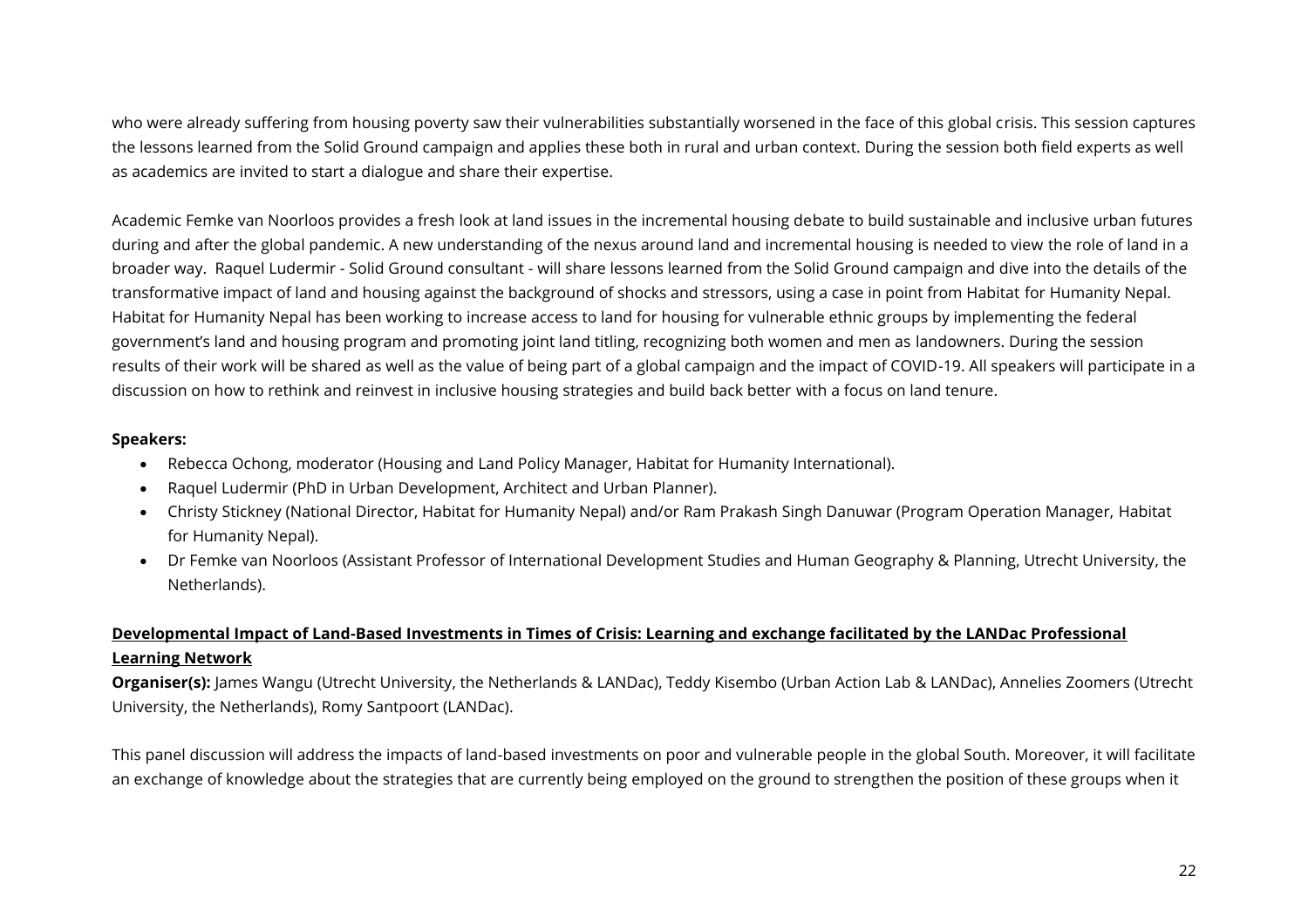comes to negotiating for their interests with investors amidst the climate crisis and the global pandemic. How might we, as practitioners, researchers and policymakers contribute to increased developmental impact of land-based investments, especially in times of crisis? This is a question taken up by a professional learning community in the field of inclusive land governance: The Professional Learning Network (PLN). The network of 22 LANDac fellows from sub-Sahara Africa set out to contribute to a stronger position for local communities to negotiate for their interests when it comes to land-based investments and to ensure that these investments increase their developmental impact. During this session, participants will share their experiences and work on the ground. Examples of projects that are being implemented are related to the changing trends of large-scale land-based investments during and after COVID-19; a community perspective on fair compensation; the impact of land titling projects on tenure security and; the enabling drivers of positive impacts of land-based investments on women's land rights. Those interested are warmly invited to join the panel and our learning community by presenting their experiences and lessons learned on either of these issues.

# **Moderation:** Teddy Kisembo (Urban Action Lab, Makerere University)

**Discussant:** Romy Santpoort (Utrecht University)

| Theme: Large Scale land-based Investment                                        |                                                                             |
|---------------------------------------------------------------------------------|-----------------------------------------------------------------------------|
| Changing trends in large scale land-based investments in Africa                 | Wegayehu Fitawek (South Africa, Land MatrixAfrica / University of Pretoria) |
| A comparison of positive and negative impacts of large-scale land-based         | Arach David James (Namati, Kenya)                                           |
| investments (LSLBI) on women in Africa - key drivers and suggestions for future |                                                                             |
| investment initiatives.                                                         |                                                                             |
| The Golden Conflict; Conflict between Local communities and land-based          | Salah Abukashawa (Land Governance and Mapping Expert)                       |
| investors in Sudan                                                              |                                                                             |
| The financial costs of mitigating tenure risks in emerging markets              | Joseph Feyertag (ODI), Ben Bowie and Lou Munden (TMP)                       |

#### **The Politics of Crisis Framing**

**Organiser(s):** Dr Caitlin Ryan (University of Groningen, the Netherlands).

In considering access to land in relation to intertwining crises, this roundtable reflects on how the framing of 'crisis' makes possible particular actions, while foreclosing others. Recent debates within fields of Global Health and Political Economy have raised important questions about the label of crisis. For instance, Roitman (2013) calls attention to the 'practice' of the concept of crisis. This invites us to consider, for instance, how the concept of crisis, deployed in relation to climate breakdown, conflict, and/or COVID shapes approaches to land governance in ways that prioritize some imperatives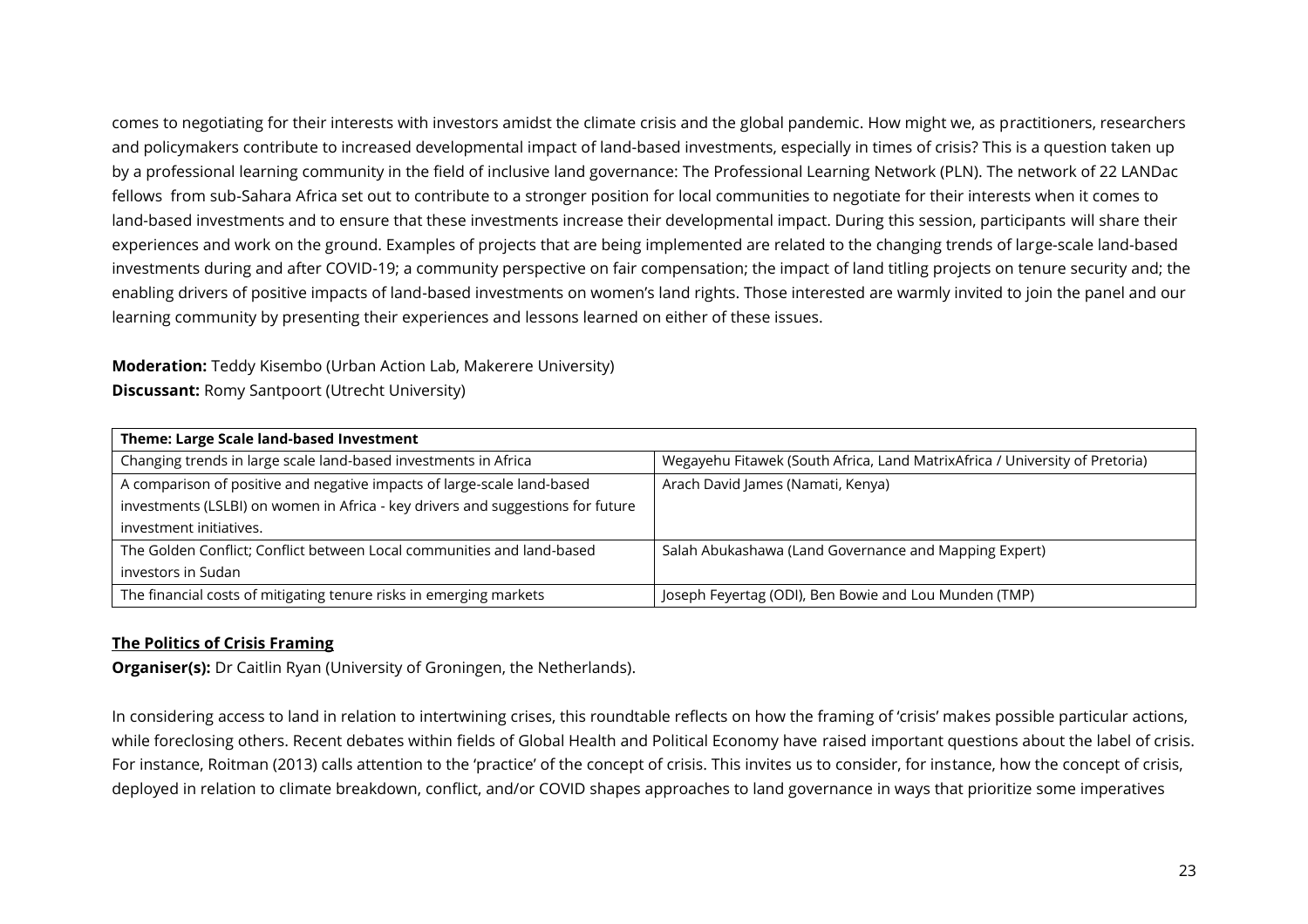(such as speed/urgency/security) and some forms of knowledge (such as technical expertise) over others. In this roundtable we welcome submissions that take a critical lens on the function and politics of the concept of crisis in relation to land governance. In particular, we are interested in submissions that engage with questions of how a label of crisis might make it harder to see structural inequalities, historical processes, and regimes of knowledge that underlie questions of land access and land use. For instance, if a crisis in land access or land use is seen as being acute, how does this obscure the structural inequalities of racial capitalism, and historical processes of dispossession and extraction? How might the language of crisis in relation to land governance make possible 'quick' technical solutions or a politics of 'exception' rather than 'slower' processes of collaboration and participatory governance?

#### **Presentations:**

- Max Ajl (Wageningen University, the Netherlands).
- Bikrum Gill (Virginia Tech, US).
- The Land Crisis and Political Discourse in Conflict-Affected settings Rosine Tchatchoua Djomo (African Studies Centre Leiden & Wageningen University, the Netherlands).

#### **How Does Community Land Governance Intersect with Factors of Resilience in Rural Areas to Support Adaptation to Crisis Situations? Organiser(s):** Annie McKee, Rosalind Corbett, Mags Currie (The James Hutton Institute); Rob Mc Morran and Jayne Glass (Scotland's Rural College).

In Scotland, two decades of land reform has led to a shift from a pattern of predominantly private rural landownership, to one where community bodies have themselves become landowners. It is notable that over 80% of the Western Isles of Scotland are in community ownership, and around 3% of Scotland's land mass overall (Scottish Government, 2019). Other communities have become empowered through the transfer of land and other property from public bodies (Mc Morran et al., 2018). Land ownership by community organisations can support multiple factors of community resilience.

Early reports indicate that community landowners have played a key role in responding to the COVID-19 pandemic, both in the initial adaptation to lockdown restrictions (e.g. providing services and supplies to community members, and supporting those most vulnerable) and in responding to longer-term concerns, for example regarding pressure on key economic sectors such as tourism, as well as community members' mental health (Ross, 2021). Research in Scotland's rural communities indicates the importance of local governance and autonomy in recovering from the pandemic (Currie et al., 2021), and beyond there is evidence of the role of Scottish community landowners in seeking to mitigate and adapt to the anticipated climate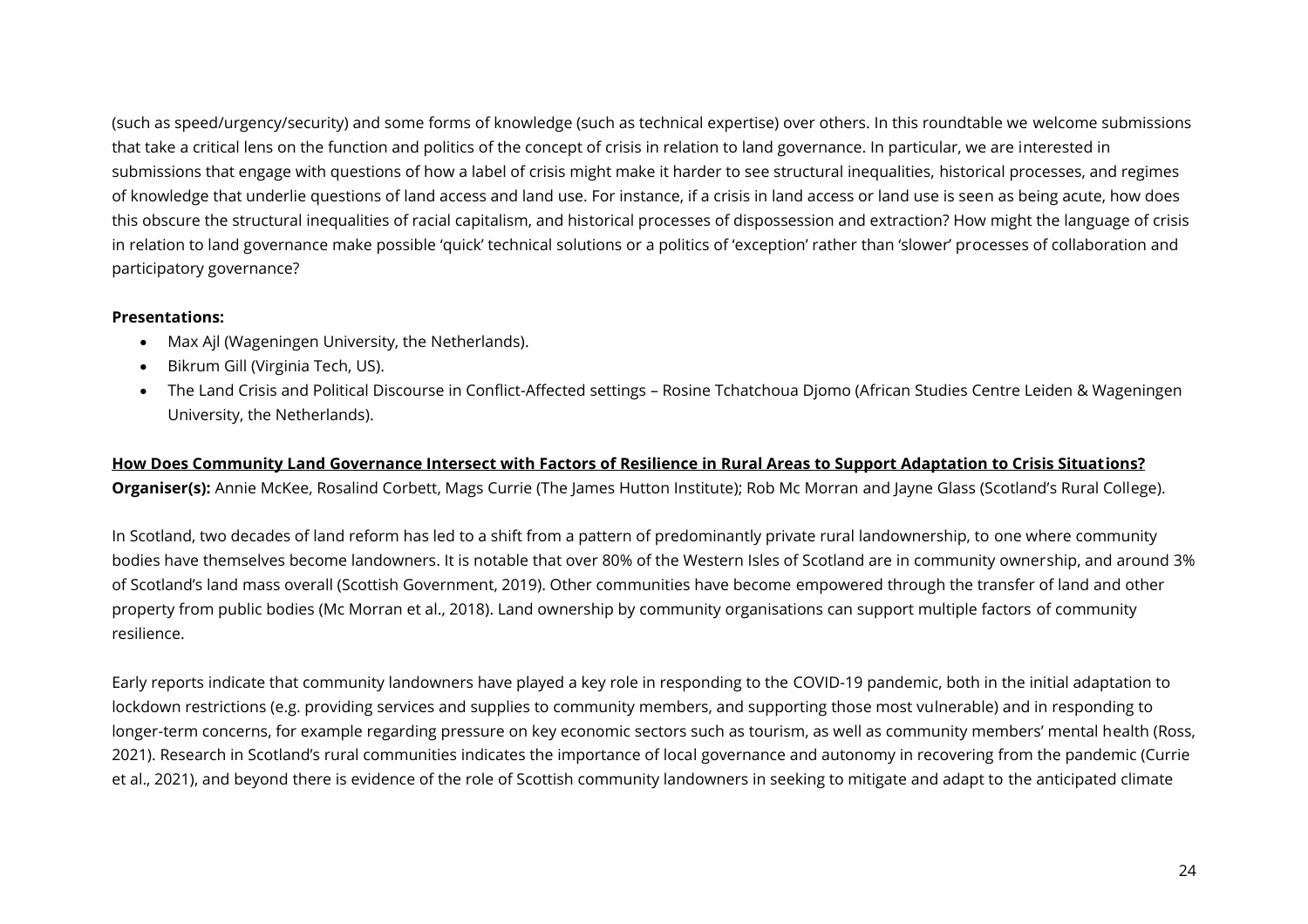crisis. This session seeks to explore examples of international community land ownership and to collate the experiences of community land governance during the pandemic. It aims to respond to the following questions: (i) How does community land and asset ownership support adaptation to crises, such as public health emergencies and the climate emergency? (ii) What are the factors of resilience that community landownership facilitates, and how could that be further promoted (i.e. in different land tenure regimes)? (iii) What options are there for policies to support greater community land governance in different international contexts, and what barriers remain?

#### **Presentations:**

- A Contribution for the Knowledge of the Communal Lands of Northwest Iberian Peninsula J.A. Lopes (University of Lúrio, Mozambique) & I.J. Diaz-Maroto (University of Santiago de Compostela, Spain).
- The Role of Community Landownership in Adapting to the Climate Emergency Dr Bobby Macaulay (University of the Highlands and Islands, UK); Dr Chris Dalglish (Institute for Heritage and Sustainable Human Development, UK).
- The Role of Asset Owning Community Organisations in Place-Based Responses to COVID-19 Rob Mc Morran, Jayne Glass, Elliot Meador, Carly Maynard, Marcus Craigie, Abigail Williams (Rural Policy Centre, Scotland's Rural College – SRUC).

#### **Extractivism, Bio-cultural Diversity and Climate Justice: Geographies of "unburnable carbon" for energy transition**

**Organiser(s):** Salvatore Eugenio Pappalardo (ICEA Department, University of Padua, Italy), Lorenzo Pellegrini (International Institute of Social Studies of Erasmus University Rotterdam, the Netherlands) and Massimo De Marchi (ICEA Department, University of Padua, Italy).

In the midst of the global climate crisis, the "carbon-based economic model" remains the current paradigm for global economic and energy development. In contrast, to limit global warming at 1.5°C within 2035, the IPCC re-assessed the baseline scenario for the international climate policy agenda (2019). To pursuit this target, global emissions should be drastically reduced to 840, 580, and 420 Gt CO2 to have respectively 33%, 50% and 67% of probability of maintain global warming below the 1.5°C limit. These targets have obvious implications for the consumption and for the production of fossil fuels.

While much of the attention and climate negotiations has been on the demand of fossil fuels, the supply side and the associated land governance issues are experiencing a surge of interest (Pellegrini et al. 2020). In particular, interventions to limit the supply of fossil fuels have spatially explicit implications and intersect with land rights. On the other hand, recent estimations suggest about the 66% of oil, 43% of natural gas and 82% of coal should remain "locked underground" (Pye et al. 2020; Friedlingstein et al. 2020). In this framework, an interdisciplinary research was inspired by the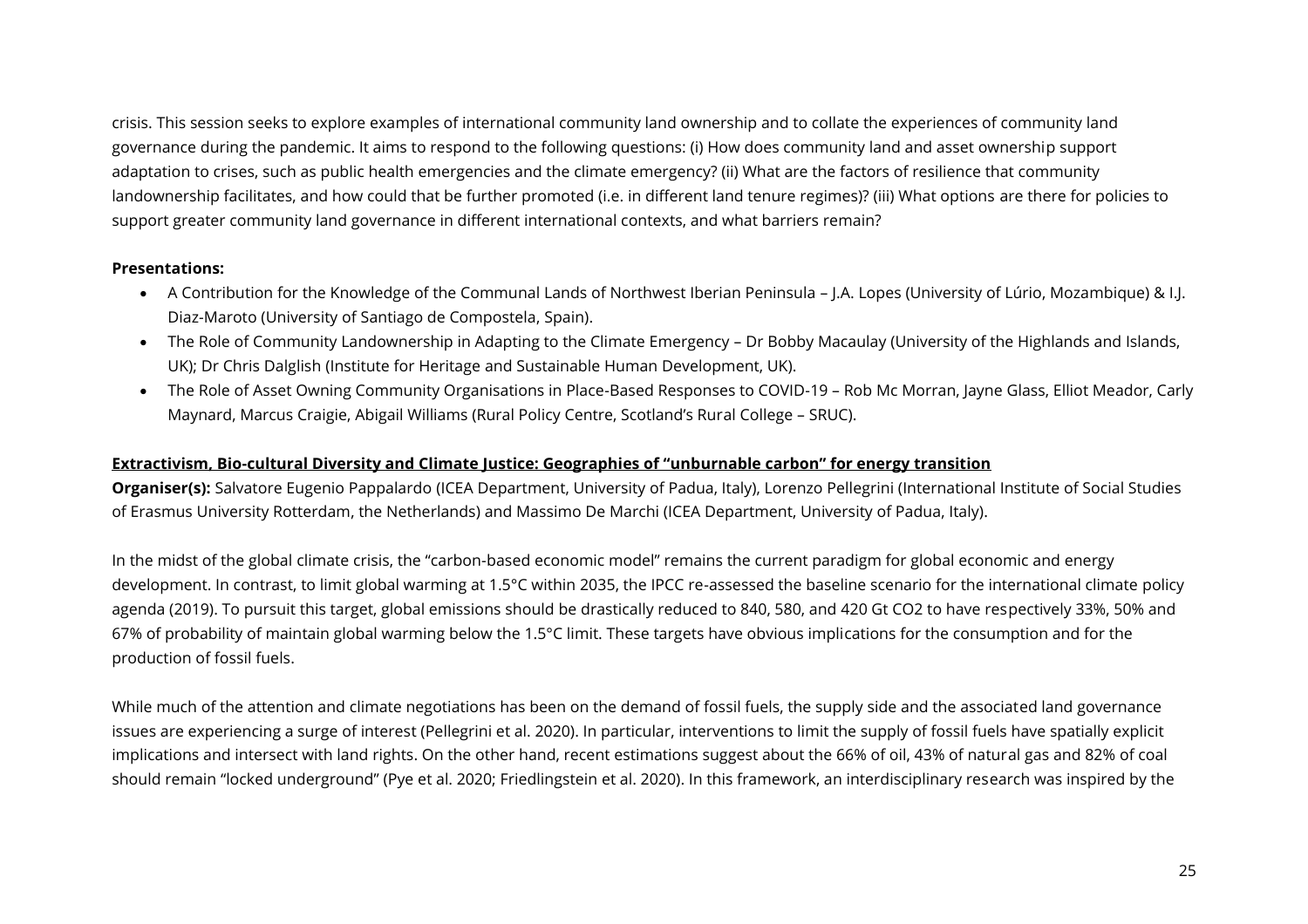"Yasuní-ITT Initiative" (Ecuador, 2007), the first political experiment worldwide about leaving fossil fuels underground in a crucial sector of Amazon Rainforest (Yasuní Biosphere Reserve), by combining nature conservation priorities with human rights protection. This inclusive approach is stimulating the international scientific debate about geographical criteria and institutional mechanisms to define Unburnable Carbon for climate justice and energy transition policies, in very high biologically and culturally diverse areas of the world. Geographical Information Science, which combines qualitative with quantitative methodologies, represents a cross-cutting approach to geovisualize and analyse overlaps between energy production and bio-cultural values. We will discuss the spatial criteria for supply-side climate policies, climate justice paths and the way they intersect land governance. This session aims to i) explore the concept of "unburnable carbon" and the sociocultural, environmental and political dilemmas tied to its implementation; ii) collect cross-cutting methodologies, case studies and reflections to leave fossil fuel underground, towards for climate justice and energy transition policies.

- Arctic Region and Hydrocarbons' Extraction: From Mapping to Multi-Criteria Analysis Toward the Definition of the Arctic "Unburnable Carbon" – F. Ammaturo; G. Lazazzera; A.G. Stralla
- Action Research for Climate Justice: Participatory Mapping of "Unleakable Carbon"From Gas Flaring in the Ecuadorian Amazon Region Francesco Facchinelli, Salvatore Eugenio Pappalardo, Giuseppe Della Fera, Edoardo Crescini, Alberto Diantini, Daniele Codato, Massimo De Marchi.
- Contested Participation at the Unburnable Carbon Frontier: Challenges and Dilemmas from Ecuador's Yasuní Biosphere Reserve Margherita Scazza (University of Edinburgh, Scotland), Danilo Borja (University of Calgary, Canada)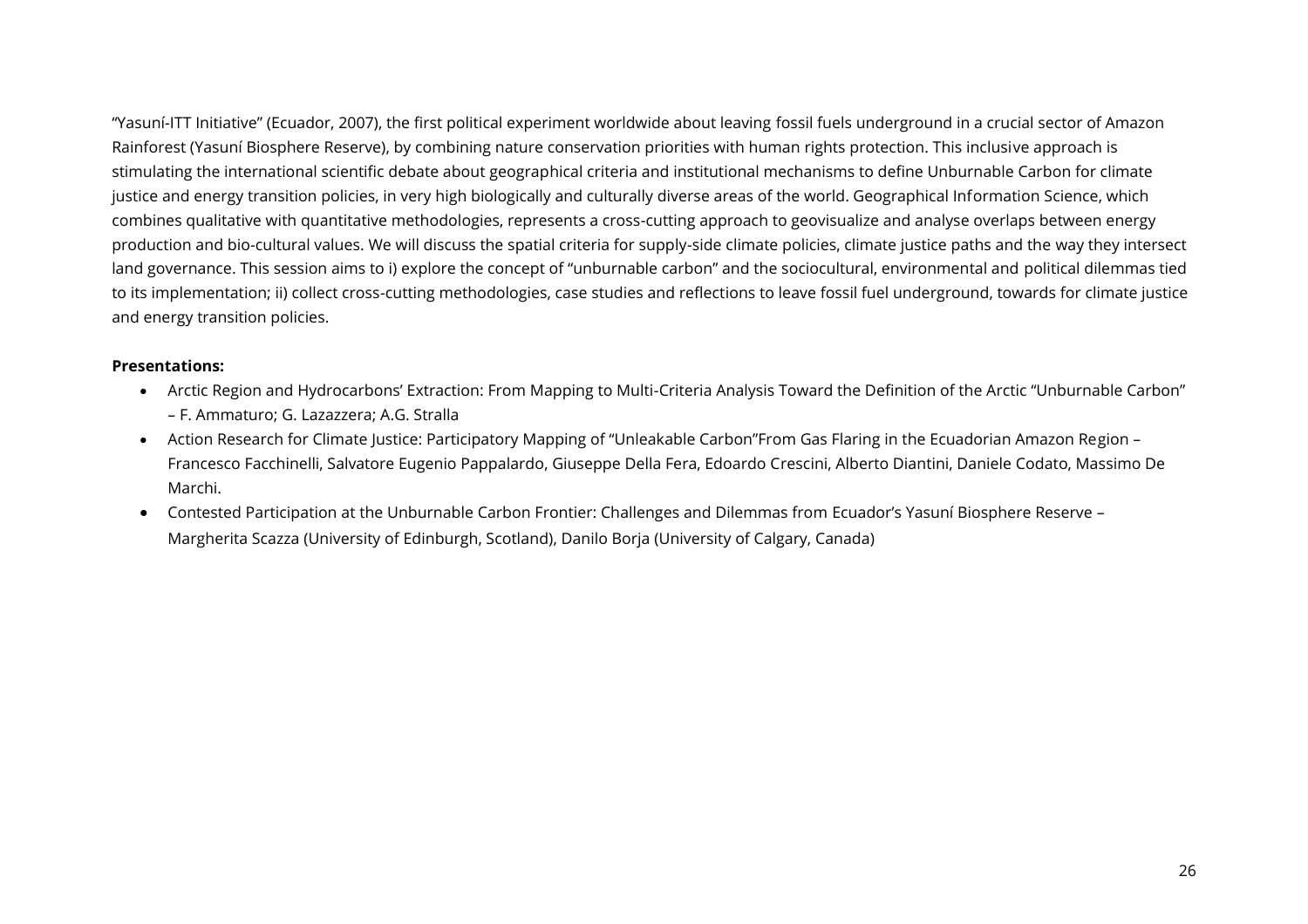<span id="page-26-0"></span>Day 3 - Wednesday 1<sup>st</sup> July

# <span id="page-26-1"></span>**PhD Session II**

**Organiser(s)**: Dominique Schmid (Utrecht University, the Netherlands) and Gemma van der Haar (LANDac, Wageningen University, the Netherlands) **Chair:** Dominique Schmid (Utrecht University)

In this session, three PhD candidates will present and discuss an article in progress regarding the themes of this year's conference. Each panellist will briefly present their work, followed by feedback of an expert in the field of study. Then, we will open the floor to the audience for discussion.

#### **Presentations:**

| <b>Time</b> | <b>Presenter</b>                                                                                               | <b>Paper title</b>                                                    | <b>Discussant</b>                 |
|-------------|----------------------------------------------------------------------------------------------------------------|-----------------------------------------------------------------------|-----------------------------------|
| 11.00-11.30 | Path Dependence and Critical Junctures in the Land Rights and<br>Nuhu Adeiza Ismail, Wageningen University and |                                                                       | Femke van Noorloos, UU            |
|             | Research (WUR), Netherlands                                                                                    | Tenure Security Dynamics of Informal Settlements in Abuja, Nigeria    |                                   |
| 11.30-12.00 | Tejendra Pratap Gautam, Centre for Policy                                                                      | Subaltern (Adivasis) & their struggle for the forest: a case study of |                                   |
|             | Studies, Indian Institute of Technology Bombay,                                                                | Forest Rights Act (FRA), 2006 implementation in the district of       | Malovika Pawar                    |
|             | India.                                                                                                         | Gadchiroli, Maharashtra                                               |                                   |
| 12.00-12.30 | Karla Molina Galindo, University of Edinburgh                                                                  | Soil Inequalities and Their Effects in Sub-Saharan Africa             | Gemma van der Haar,<br><b>WUR</b> |

# <span id="page-26-2"></span>**Parallel Sessions IV**

#### **Challenges in 'Pro-poor' Land Registration: What lessons on crisis and resilience?**

**Organiser(s):** Mathijs van Leeuwen (CICAM, Radboud University), Gemma van der Haar (SDC, Wageningen University).

Land registration is believed to do a number of good things: to provide tenure security, to reduce land conflict, to enhance investment on land and raise production levels, but also to foster women's rights. These expected benefits have justified efforts around the globe to implement pro-poor, fitfor-purpose land rights registration programmes. This session engages with a double challenge. On the one hand, we need to take stock of the evidence so far: What do we know about the results of such programmes, also over the longer term? Have we been asking the right questions about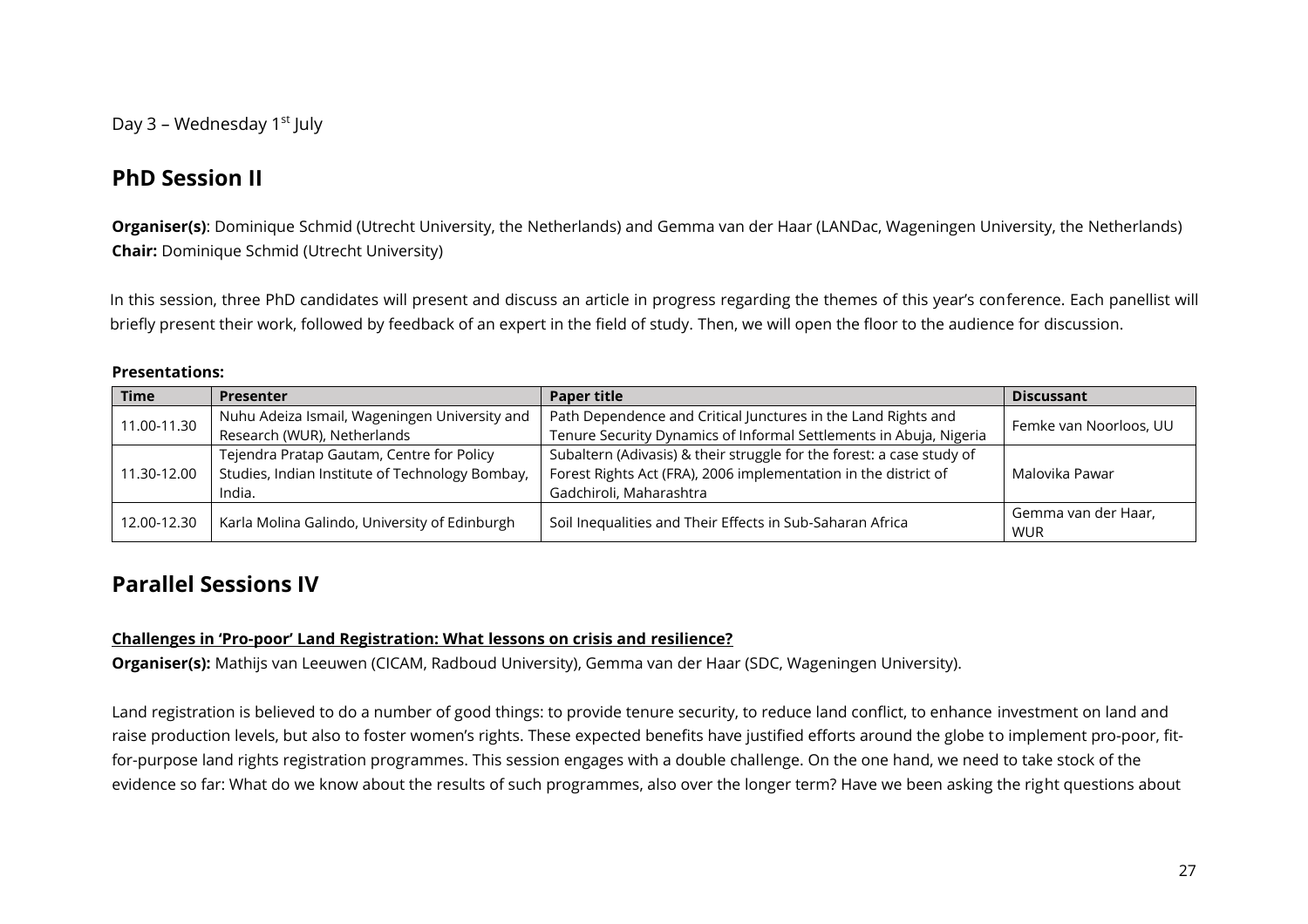them? Have we been attentive enough to the potential risks involved? On the other hand, the current intertwining of climate change and COVID 19 suggests new questions: Does pro-poor land registration help people cope with the challenges of climate change and/or COVID19? What is the evidence to date (if any)? Key questions to ask here would be: does land registration help land users confront the risks posed by renewed or shifting scarcities as a consequence of these crises? Does it help them to 'crisis-proof' their livelihoods? For the session, we reflect on questions such as:

- What have we learnt about the effectiveness of land rights registration programmes to date on tenure security, conflict resolution, and the capacity to mitigate risk?
- What have been the impacts of such programmes produced in terms of social in- and exclusion and the production of risk?
- What have we learnt about the politics that develop around land registration programmes and how do these shape implementation and outcomes?
- How, if at all, is pro-poor land registration being reframed in the light of concerns with crisis and resilience and what might be implications of this?

#### **Presentations:**

- Land Tenure Formalization in Fragile and Conflict Affected States What have we learnt? What deserves more attention? David Betge (ZOA).
- Exploring the origin of Land Inequality in Colombia. The allocation of Baldíos Álvaro Germán Torres Mora and Paul Gellert (University of Tennessee, US).
- The Politics of Promoting Land Registration for Sustainable Peace in Eastern DRC and Burundi Gemma van der Haar (Wageningen University, the Netherlands) and Mathijs van Leeuwen (Radboud University, the Netherlands).
- Thinking Resilience Through Crises: Lessons from Farmers and Their Farming Activities under the Social Forestry Programme in Indonesia Lubabun Ni'am, Azwar Najib Alhafi, Krisna Yulianta, Wibisono Aminoto (Alliance of Volunteers to Save Nature (Aliansi Relawan untuk Penyelamatan Alam or ARUPA), Indonesia).
- Territorial Peace: Land Governance and Sustainable Peacebuilding. Cases from Philippines and Colombia Francesca Vanelli, Daniela Ochoa Peralta (Institute for Housing and Urban Development Studies (IHS), Erasmus University, the Netherlands).

#### **Investing in Formal Land Rights for Commodity Smallholder Farmers: Lessons from land tenure public-private partnerships Organiser(s):** Meridia.

The importance of securing access to and control over land for the most vulnerable increases along the current climate crisis, land pressure and other emerging global issues. Land registration efforts have been historically implemented by governments with support and funding from international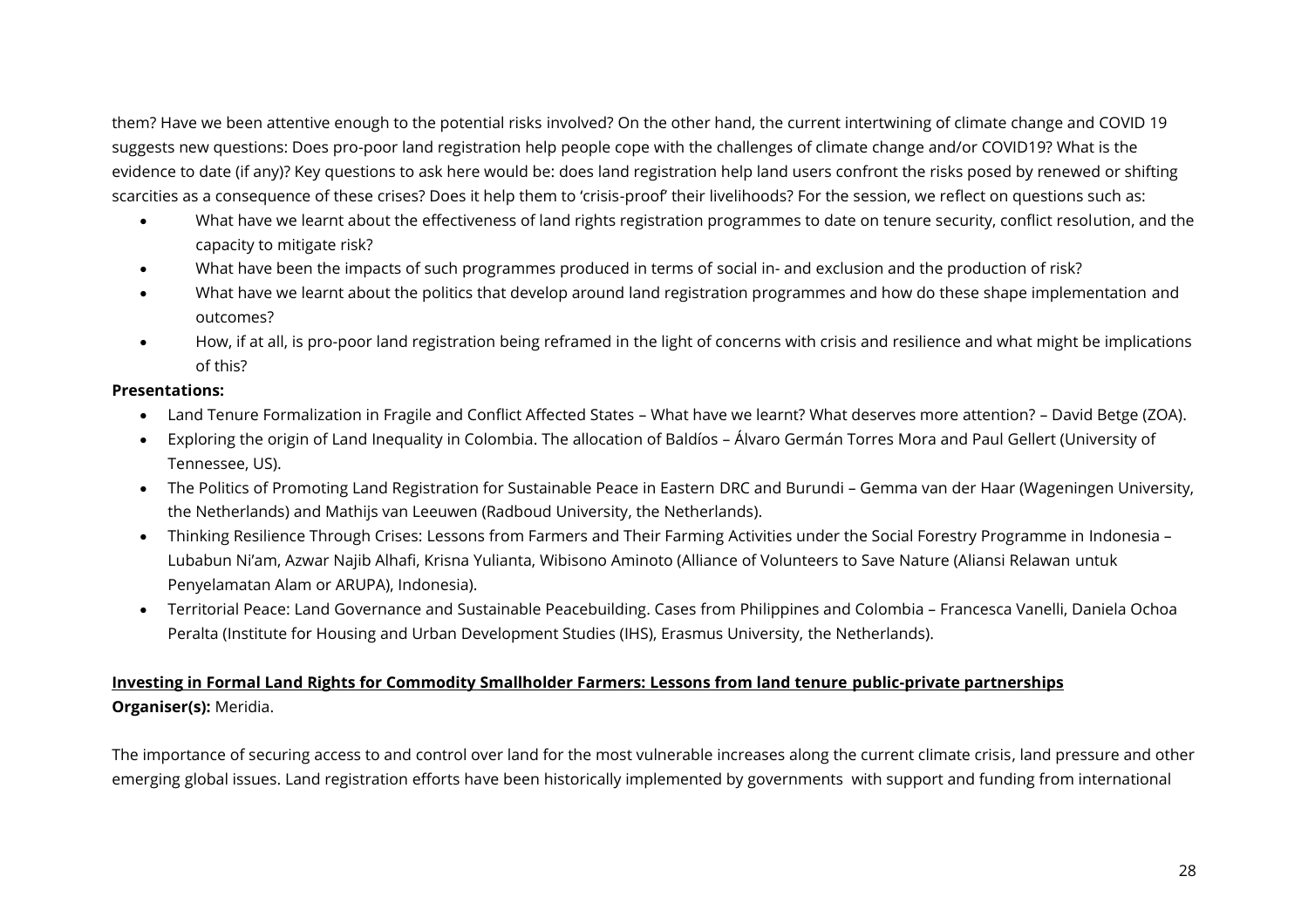development organisations. However, important challenges may remain. Such as insufficient funding for ensuring execution capacity from governments and large-scale implementation. As part of voluntary actions to promote good land tenure governance, the active participation from the private sector in land tenure efforts could bring new possibilities to the land governance landscape.

But, how could a business case look like for corporate investment in land tenure and for supporting governments more actively? How to innovative land administration public-private partnerships beyond the traditional models to leverage efforts and value amongst farmers, governments, companies, and international development agencies? In this session, we discuss a real-life case of industry-led land tenure security efforts to enable more sustainable and resilient value chains which have been double threatened by the COVID-19 crisis.

**Panel host:** Simon Ulvund (CEO, Meridia).

#### **Panellists:**

- Federica Joele (Nutrition and Sustainable Sourcing Representative, The Hershey Company);
- Sosthène Konan Koffi (Head of Rural Land Programmes, Audace Institut Afrique;
- Alphonse Kossonou (Cocoa Sustainable Sourcing Consultant, Unilever).

#### **Uneven Ground: The land inequality crisis, in the midst of our planet's broader inequalities and crises**

**Organiser(s):** International Land Coalition (ILC) and Oxfam.

In most countries, land inequality is growing. Worse, new measures and analysis show that land inequality is significantly higher than previously reported. This trend directly threatens the livelihoods of an estimated 2.5 billion people worldwide involved in smallholder agriculture. Land inequality is also central to many other forms of inequality related to wealth, power, gender, health, and environment and is fundamentally linked to contemporary global crises of democratic decline, climate change, global health security and pandemics, mass migration, unemployment, and intergenerational injustice. Beyond its direct effects on smallholder agriculture, it is clear that land inequality undermines stability and the development of sustainable societies, affecting all of us in almost every aspect of our lives.

This session, based on the recently published 'Uneven ground' report and broader work of ILC members on inequality, endeavours

• to provide a broader context of the world inequality crisis;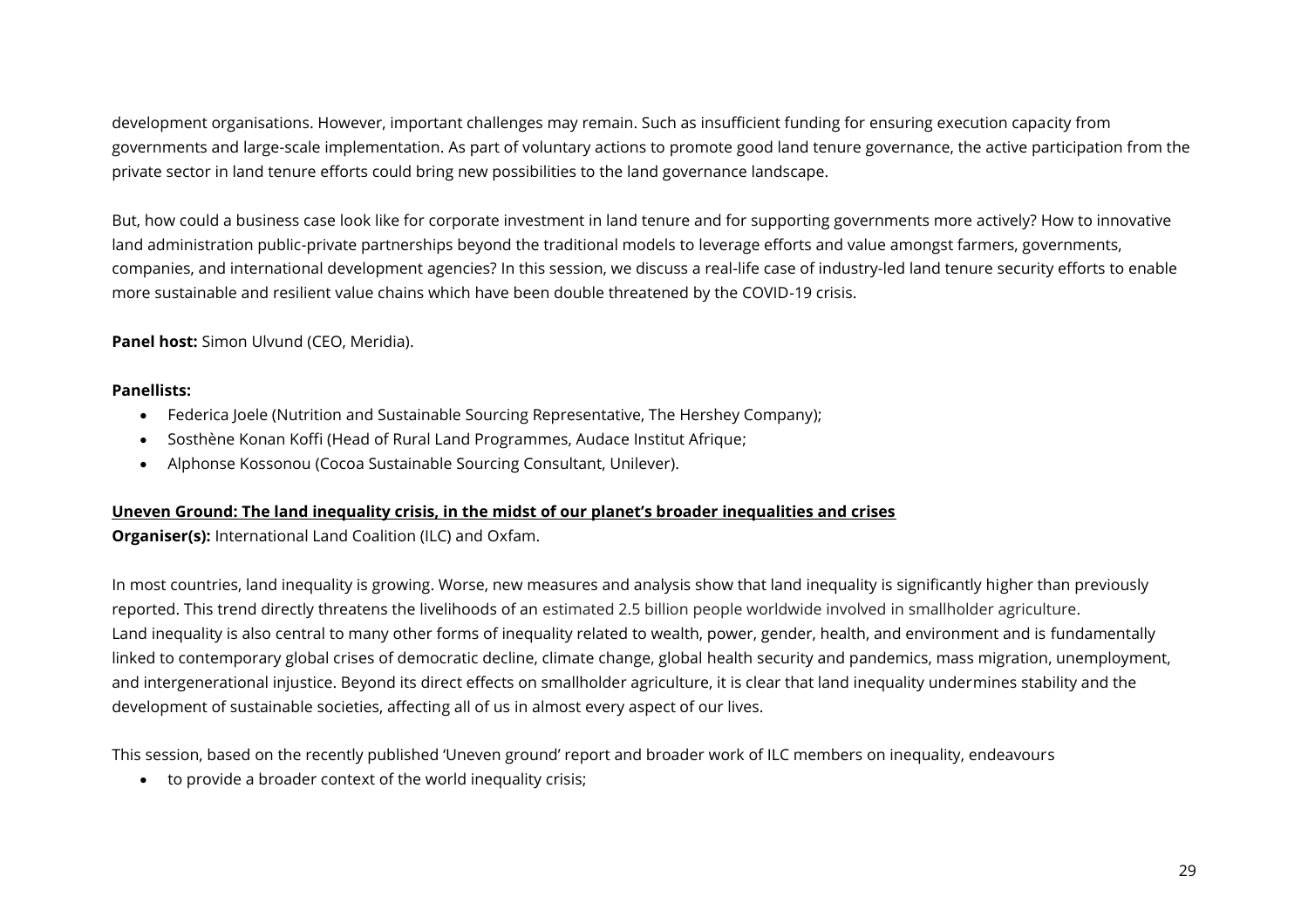- to shed new light on the scale and speed of the growing trends of the land inequality crisis;
- to show how this land inequality crisis is related to other inequalities and to broader crises our planet is confronted to, such as the environmental and climate change crises, the unemployment, youth and migration crises and the democracy crises;
- to analyse potential solutions of land inequality, and subsequently what these imply for the other inequalities and broader crises, offering as such a potential pathway to change.

#### **Speakers:**

- Head of inequality campaign Oxfam: Deepak Xavier (Oxfam International).
- 'Uneven Ground' report authors: Ward Anseeuw (International Land Coalition/CIRAD) and Giulia Baldinelli (International Land Coalition).
- Researchers land inequality: Marc Wegerif (University of Pretoria, South Africa), Research/activist, (GEMAP Study Group on Social Change, Agribusiness and Public Policy Brazil) (to be confirmed).

#### **Perspectives on Pastoralism Film Festival**

**Organiser(s):** Coalition of European Lobbies for Eastern African Pastoralism (CELEP).

A selection of films from the First Edition of the Perspectives on Pastoralism Film Festival will be shown to deepen understanding of how diverse peoples across the world gain their livelihoods from extensive livestock production, using primarily rangelands that are not suitable for sedentary arable crop production.

The relationships of pastoralist people and their animals and food production systems reflect an intimate intertwining of culture, economy and ecology in harsh environments such as drylands and mountainous regions. In such environments, mobility of animals plays a key role in creating resilience. This capacity of pastoralists to move their herds in a flexible manner, sometimes over long distances, renders them more adaptable to climatic and some other crises than are sedentary food producers – as long as pastoralists have the space and freedom to move. However, restrictions to mobility resulting from large-scale energy projects and other land uses are undermining this food production system. Films of multiple genres – spanning documentary, narrative and animated – made by pastoralists and/or about pastoralists offer different insights into issues important to pastoralists. Additional films from the Second Edition of the Festival will also be launched. More information about the films can be found at: [http://www.pastoralistfilmfestival.com.](http://www.pastoralistfilmfestival.com/)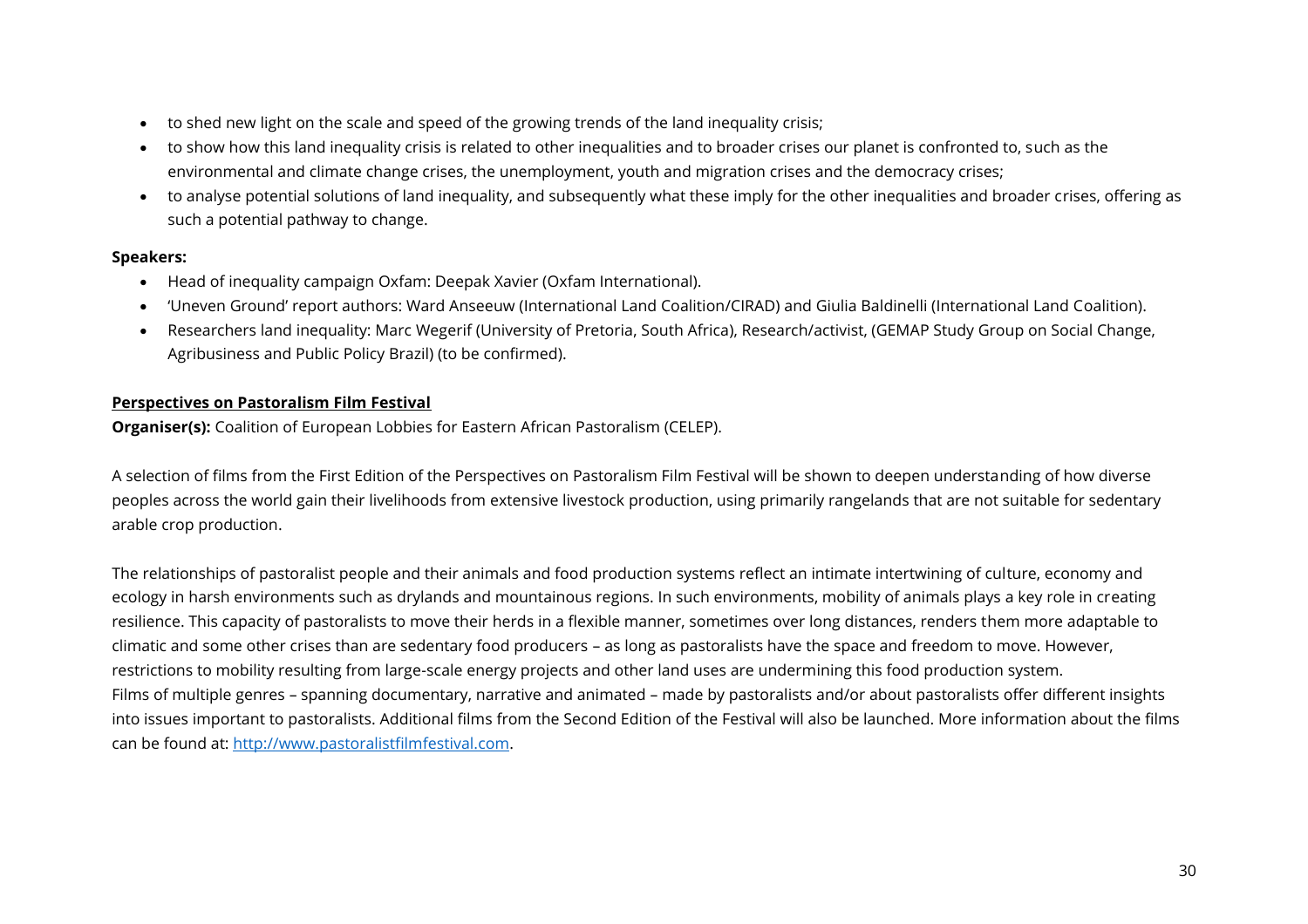Speakers Shoba Liban and Hussein Wario will contextualise the films and provide updates related to how pastoralists have been impacted by government responses to COVID-19. Discussion will include features of pastoralism, the importance of mobility, strengths for producing value from rangelands and co-governance in multi-stakeholder use of the land.

| Film                                                                                                                                         | <b>Description</b>                                                                                                                                                                                                                                                                                                                                                                                                                                                                                                                                                                                                                                                                                                                                                                                                                        |
|----------------------------------------------------------------------------------------------------------------------------------------------|-------------------------------------------------------------------------------------------------------------------------------------------------------------------------------------------------------------------------------------------------------------------------------------------------------------------------------------------------------------------------------------------------------------------------------------------------------------------------------------------------------------------------------------------------------------------------------------------------------------------------------------------------------------------------------------------------------------------------------------------------------------------------------------------------------------------------------------------|
| Pastoralism: the future in food production                                                                                                   | <b>CELEP</b> animation film                                                                                                                                                                                                                                                                                                                                                                                                                                                                                                                                                                                                                                                                                                                                                                                                               |
| Ngaynaaka: herding chaos (Niger, 2017)                                                                                                       | This documentary focuses on how pastoralists thrive despite climate change. As the environment<br>becomes more unpredictable all over the world, people face higher costs in an effort to sustain the<br>usual strategies to control it. The WoDaabe pastoralists in Niger show that there is another way.                                                                                                                                                                                                                                                                                                                                                                                                                                                                                                                                |
| Tes River Mongolians (Mongolia, 2019)                                                                                                        | The Tes River flows from the Bulnai Mountains through three Mongolian provinces - Khuvsgul,<br>Zavkhan and Uvs - feeds into Lake Uvs, which is registered by UNESCO in 2013 as a Natural World<br>Heritage site. On the banks of river live nomadic herder families who believe the river is God's<br>blessing for them, being the source of their livelihood and of water for humans and animals. The<br>full-length film (56 minutes, of which this is an excerpt) shows the lifestyle of Mongolian herders,<br>rotational grazing of rangelands and people's attitudes to and respect for their natural<br>environment, by depicting the lives of three families living near the beginning, middle and end of<br>the Tes River Valley. Contact the filmmakers for the complete film: namiigina@gmail.com /<br>enkhamgalan@greengold.mn |
| Lower Omo: local tribes under threat<br>(Ethiopia, 2013)<br>Filmmaker: deliberately not named<br>https://www.youtube.com/watch?v=-D-9ZUvaZtg | This advocacy film by the Oakland Institute (USA) reveals the situation of agropastoralists in the<br>Lower Omo Valley in Southern Ethiopia, a UNESCO World Heritage Site. It is home to about 200,000<br>people from several ethnic groups, e.g. the Bode, Dassenach, Hamer, Karo, Kwegu, Mursi,<br>Nyangatom and Suri. Most of them raise livestock where the annual flooding of the Omo River<br>replenishes grazing areas and practise flood-retreat cropping on the riverbanks. Their cattle are a<br>source of food, wealth and pride, and are intimately tied to their cultural identity. The lives and<br>culture of these peoples are threatened by the construction of the Gibe III dam.                                                                                                                                        |
| Olosho                                                                                                                                       | This video on their struggles for land rights was made by six community members from five Maasai                                                                                                                                                                                                                                                                                                                                                                                                                                                                                                                                                                                                                                                                                                                                          |
| (Tanzania, 2015)                                                                                                                             | clans in northern Tanzania during a training by InsightShare in participatory video (PV). In 1992, a                                                                                                                                                                                                                                                                                                                                                                                                                                                                                                                                                                                                                                                                                                                                      |
| Filmmakers: 6 Maasai community members in Loliondo                                                                                           | hunting company from the United Arab Emirates occupied 1500 km2 of village land in Loliondo to                                                                                                                                                                                                                                                                                                                                                                                                                                                                                                                                                                                                                                                                                                                                            |
| InsightShare facilitation for Participatory Video                                                                                            | set up a private game reserve beside the Serengeti National Park. Since then, Maasai have been                                                                                                                                                                                                                                                                                                                                                                                                                                                                                                                                                                                                                                                                                                                                            |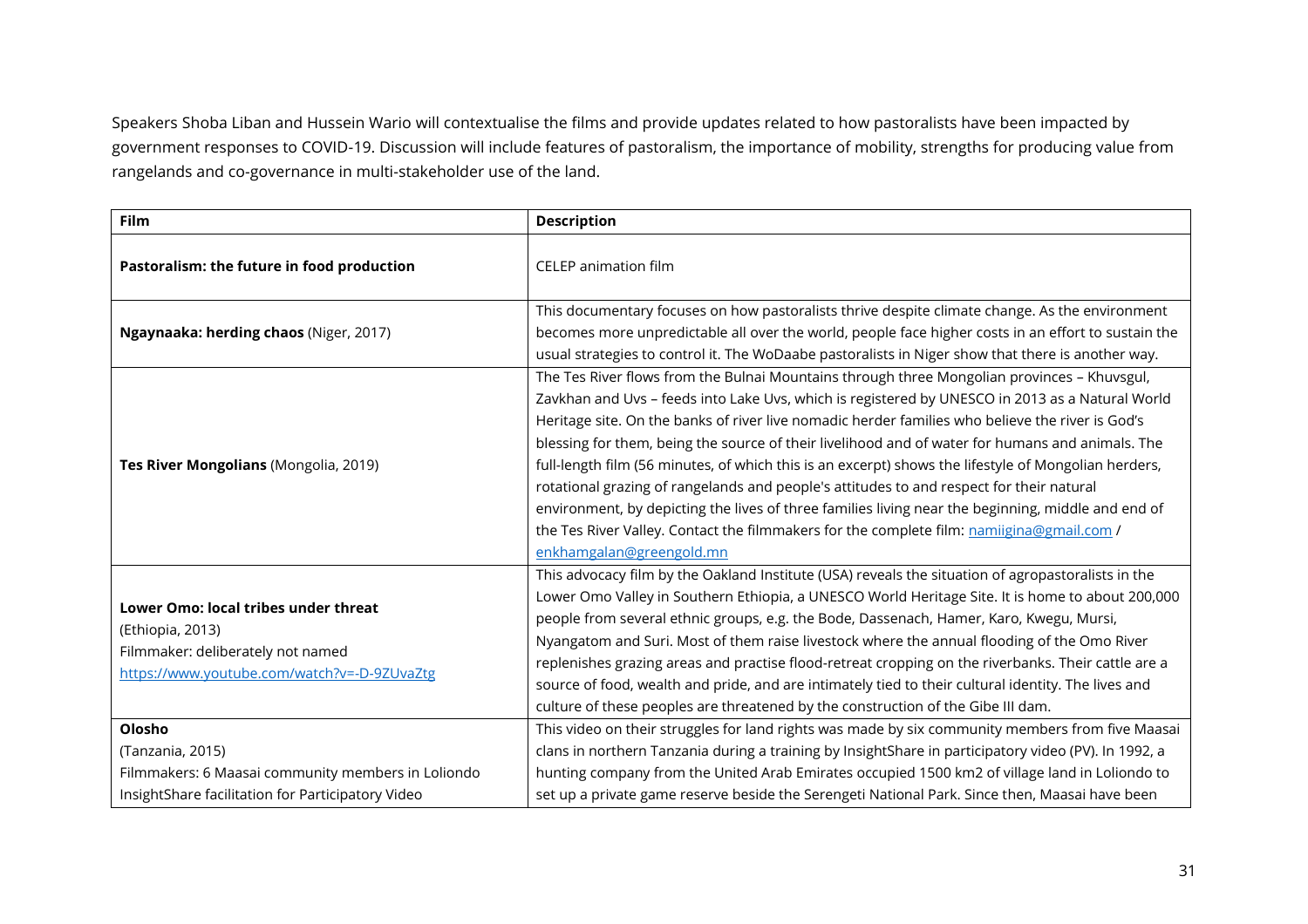| https://www.youtube.com/watch?v=BRvRRxoDggQ              | denied access to vital pasture and waterpoints for their herds. The people suffered mass eviction  |
|----------------------------------------------------------|----------------------------------------------------------------------------------------------------|
|                                                          | from their villages within the disputed land. The PV training strengthened the Maasai's self-      |
|                                                          | advocacy to resist land-grabbing by foreign investors.                                             |
|                                                          | From inside his yurt in northern Mongolia, the reindeer herder Bayandalai - an elder of the Dukhas |
| Bayandalai                                               | tribe - muses about the significance of life and death in the largest forest on Earth, the Taiga.  |
| (Mongolia, 2018, 11 min.)                                | Through his connection with the reindeer and with the Taiga, Bayandalai has access to spiritual    |
| Filmmakers: Aner Etxebarria Moral and Pablo Vidal Santos | truths and higher consciousness that he may not be able to pass on to his family members before    |
|                                                          | the lures of city life $-$ jobs, money, houses, things $-$ entice them away.                       |
|                                                          |                                                                                                    |

#### **Sustainable Corridors? Urban land and mobility infrastructure development in an era of climate change**

**Organiser(s):** Kei Otsuki, Abigail Friendly (Utrecht University, the Netherlands).

In recent years, urgent concerns for climate change have been leading to new infrastructure development. In rapidly growing cities globally, new "corridor" development has increasingly become popular as a way to reduce traffic congestions and thereby carbon emissions and to establish transit-oriented and compact city development. The examples include bus rapid transit systems (BRT), highways and railways that promote stronger public transport networks to reduce car use, or new types of logistical corridors that promote new development pathways with low carbon footprints. While such infrastructural development addresses sustainability and affordability of urban infrastructure, what is often overlooked is that infrastructure significantly affects the ways that urban land is used, accessed and governed. A large-scale corridor extension in densely populated areas of growing cities in the global south inevitably causes forced eviction and displacement of very often poor communities and their livelihoods. Or even rumours of the coming of such infrastructure can raise land prices and affect the existing social and economic fabric of the city. Corridor development, as justified by climate change concerns, thus generates significant implications for spatial justice and urban geopolitics, social inclusion and exclusion. This session aims to generate discussions on different experiences of corridor development in cities.

#### **Presentations:**

• Assessment the Accessibility of Old Airport, Tejgaon Through Space Syntax Analysis as a Potential Part of Proposed Green Network of Dhaka City – Gourab Kundu (Bangladesh University of Engineering and Technology, Bangladesh); Atique Ahammad Zawad (Khulna University of Engineering and Technology, Bangladesh); Iftekhar Uddin Ahmed (University of Asia Pacific, Bangladesh).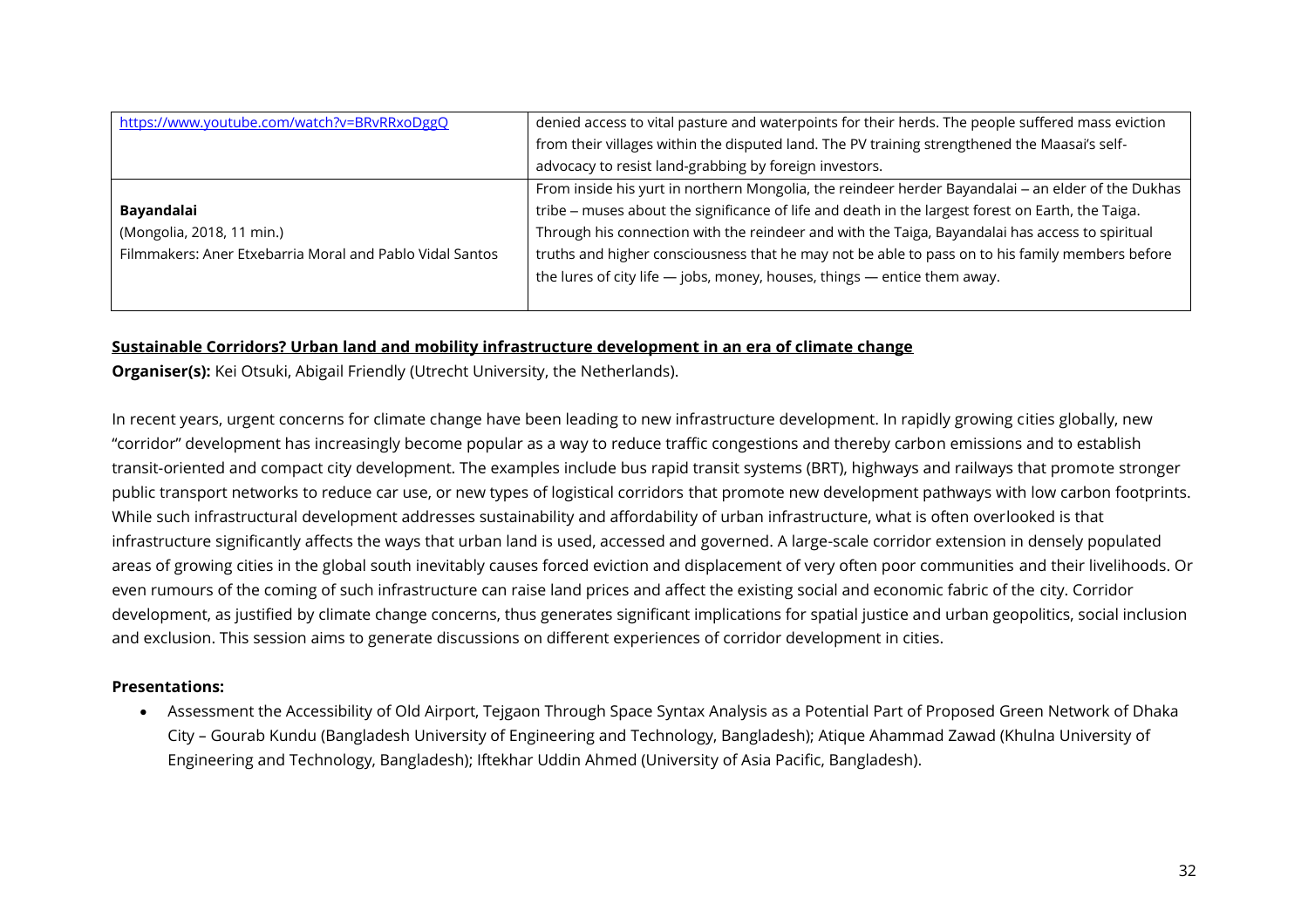- Building climate resilient communities through Water Sensitive public space design and activation: Public parks program in Bucaramanga, Colombia – Marino, Raul (Faculty of International, Political and Urban Studies, Universidad del Rosario, Bogotá); Vargas, Elkin (BuroDAP, Bogotá); Acevedo, Iván (Colectivo Taller\_Lab Profesional de Arquitectura y Urbanismo "TABUÚ" + IAA Studio); Medina, Mayerly (Colectivo Taller Lab Profesional de Arquitectura y Urbanismo "TABUÚ" + IAA Studio).
- Corridors and Social Transformations: The Case of Eastern São Paulo Kei Otsuki (Utrecht University, the Netherlands)
- Mobility Justice in the Face of the Development Corridor Paradigm: Insights from the Kampala-Jinja Expressway in Kampala, Uganda Ian Plekker (Utrecht University, the Netherlands).

# <span id="page-32-0"></span>**Parallel Sessions V**

#### **Building Land Governance Resilience with Open and Transparent Land-data Systems**

**Organiser(s):** Laura Meggiolaro (The Land Portal Foundation).

The COVID-19 pandemic substantially exacerbated numerous land governance challenges, including addressing failures in land governance systems, a lack of transparency, systemic corruption, and lack of accessibility to data. It also is undermining decades of development progress on global food security and has driven hundreds of millions of people into poverty, while governments take license to develop indigenous and community lands and thus fuel the climate crisis. Good land governance is said to be efficient, effective and transparent, while ensuring participatory processes and outcomes that are equitable and secure, but data and its governance are key to assessing and monitoring if this is indeed the case. In order to stem the impact of COVID-19 and these intertwined crises on land governance, land-related data and information can provide the support needed to monitor key indices, especially those related to progress on the Sustainable Development Goals (SDGs) such as women's ownership of land or perceptions of tenure security, among others. However, land ownership data is consistently ranked lowest on both the Global Open Data Index and the Open Data Barometer and each year this data is highlighted as the least likely to be open.

In this context, the Land Portal Foundation and the Open data Charter have joined efforts to create an Open Up Guide on Land Governance that outlines key land governance data types, how they should be collected, stored, published for improving land governance and transparency. This session will showcase evidence of how open land governance systems can be used as a tool to untangle and ameliorate the damage caused by the lack of transparency and corruption fuelled by the COVID-19 crisis, and demonstrate how open land governance systems can serve as a tool to fight poverty and ultimately increase food security.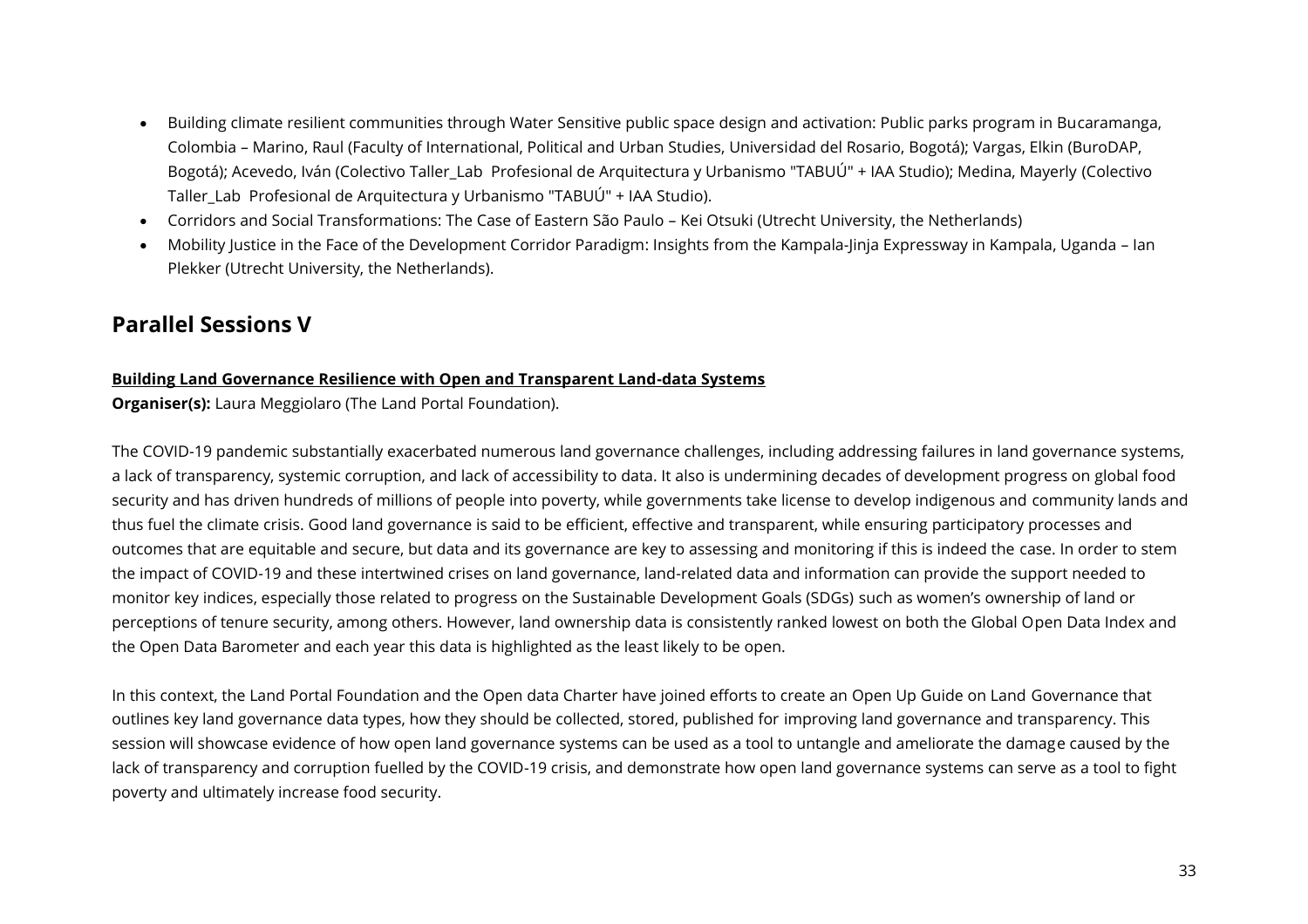- Investigating the Challenges of Land Value Recordation in Public Land Administration in Uganda Ronald Kaweesi, Nathan Kibwami, Nassir Mwanje, Godwin Obali (Makerere University, Uganda).
- Central Asia Performance Review in Global Land Governance Indices and Assessment Programs Akbikesh Mukhtarova (Nazarbayev University, Kazakhstan).

#### **The Accelerating Need for Urban Greenspaces (UGS) in Cities and How to Best Accommodate It**

**Organiser(s):** Shaswati Chowdhury and Jenny Norrman (Chalmers University of Technology, Sweden).

Urban Greenspaces (UGS) are vegetated open spaces that provide a multitude of ecological functions that are essential for the physical and mental well-being of the citizens as well as for the urban environment. However, land is an extremely competitive resource in cities that are struggling to sustain the ever-growing urban population and UGS are constantly under threat of urban encroachment. Even the well spread out cities are pressured to densify by the more commonplace 'sustainable dense urban neighbourhood' approach that in turn, increases the pressure on open spaces such as UGS. But UGS are lacking both by quantity and quality in most cities to support the need of the citizen. Their shortage and inadequacy of UGS were made obvious during the COVID-19 pandemic when the quarantine restricted the mobility of the urban populace and made UGS an essential, and often time, the only outdoor element in everyday city life. As well as lacking in quality and quantity, the pandemic and the resulting extended quarantine also pushed forward the inherent social issues with UGS, such as their unequal distribution, access, ongoing privatization, 'green gentrification, etc. The session focus is on the multifaceted challenge for UGS management and governance and how to accommodate the growing necessity of UGS in cities that are heightened in a world with COVID-19.

In our research group, we look at retrofitting 'brownfields' as a key to mitigate the rising need for UGS. The abandoned, barren, underutilized, and often contaminated land commonly known as 'brownfields' can potentially gain a second life as a UGS, but the process of remediation and redevelopment are challenged with issues such as social stigma, present and potential contamination, uncertainty about the risk associated with the contamination, etc. As well as evaluating the potential for brownfields as future UGS, we also discuss the possibility of plant-based remediation as a sustainable alternative for managing contamination risks and restoring soil health.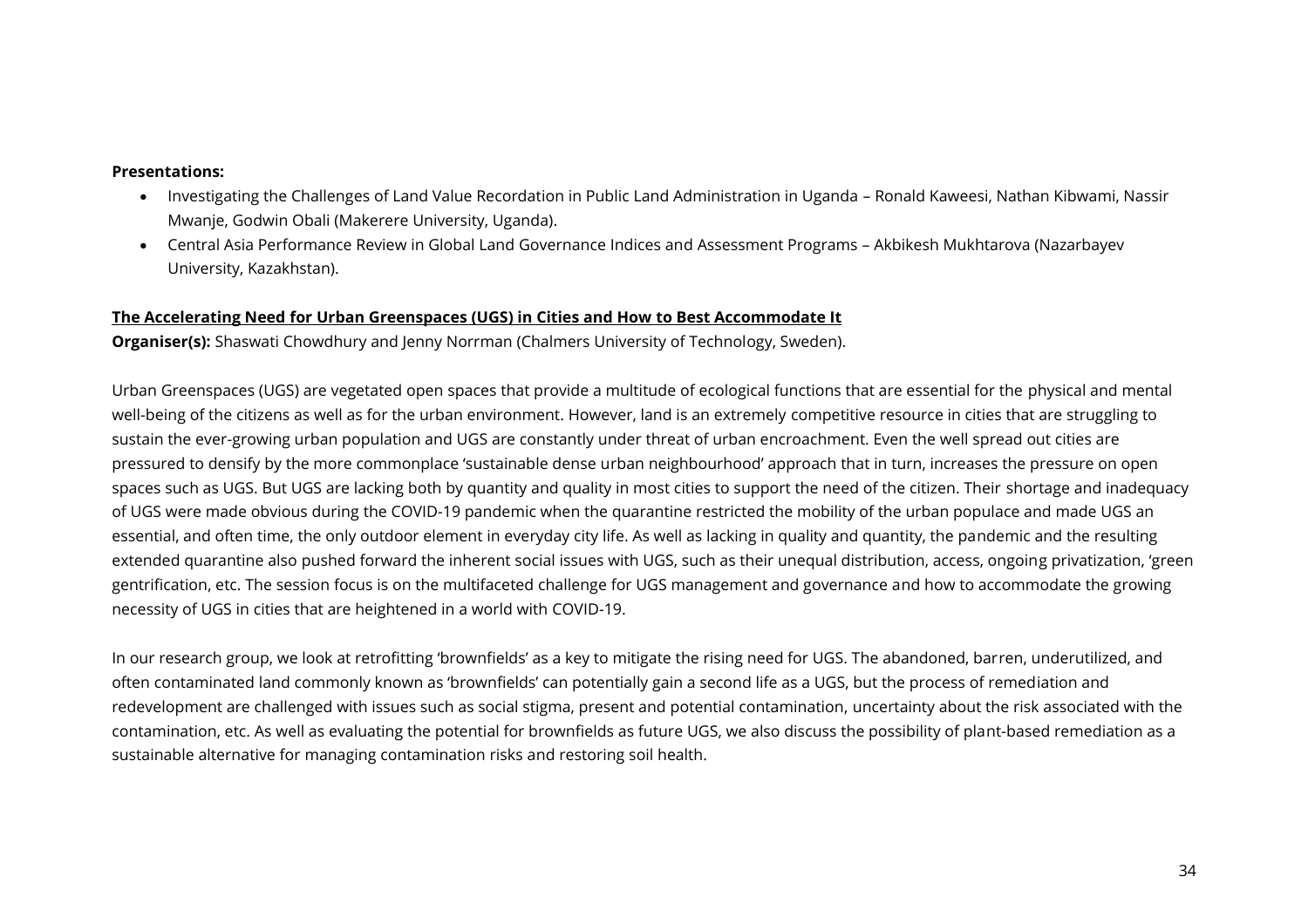- The accelerating need for Urban Greenspaces (UGS) in cities and how to best accommodate it: Potential for Urban Brownfields and Gentle Remediation Strategies (GROs) – Shaswati Chowdhury, Paul Drenning and Jenny Norrman (Chalmers University of Technology, Sweden).
- Brownfield remediation and planning in Coal Regions in Transition Prof. José Luis R. Gallego and Dr Diego Baragaño (University of Oviedo, Spain; Institute of Natural Resources and Territorial Planning).
- Exploring land governance strategies for inclusive and sustainable development in the Kumasi landscape in Ghana Muhil Nesi (Planbureau voor de Leefomgeving).

#### **Climate and Forced Displacement: Land, energy & clean water challenges of communities displaced from high-risk natural disaster and war zones in Mozambique**

**Organiser(s):** Uacitissa Mandamule (Aix-Marseille Université/OMR), Jerry Maquenzi and João Carrilho (OMR), and Prof. dr Marja Spierenburg (Leiden University, the Netherlands).

Mozambique has been cyclically affected by the occurrence of extreme weather events: floods, cyclones, droughts or storms. The consequences of these events include hundreds of losses of human lives, destruction of public, private and housing infrastructure, forced displacement of populations, decrease in arable land, increased land tenure and food insecurity, as well as conflicts over access to land and water. Along with these climate events, the country has also been facing military attacks in the central and northern regions, also resulting in forced displacements and land tenure insecurity. In addition to the necessary humanitarian aid to the victims of these two crises, mobilizing public and private actors, local civil society, States and international organizations, another challenge for this country, with weak land governance is linked, in particular, to the resettlement of people forced to leave their homes and farms, to move to safer places.

This session is motivated by the cases of Idai and Kenneth cyclones that hit the country in 2019, and the political and military instability in northeastern Cabo Delgado province, in Mozambique. Presentations of case studies followed by question and answer debate will be held. The presentations focus on expectations, fears and challenges of the displaced and host communities, with regard to their rights on land and natural resources, the socio-economic destabilization of displaced communities, and impacts on agriculture production and productivity. Presentations also look at communities coping strategies to deal with climate crises and political instability.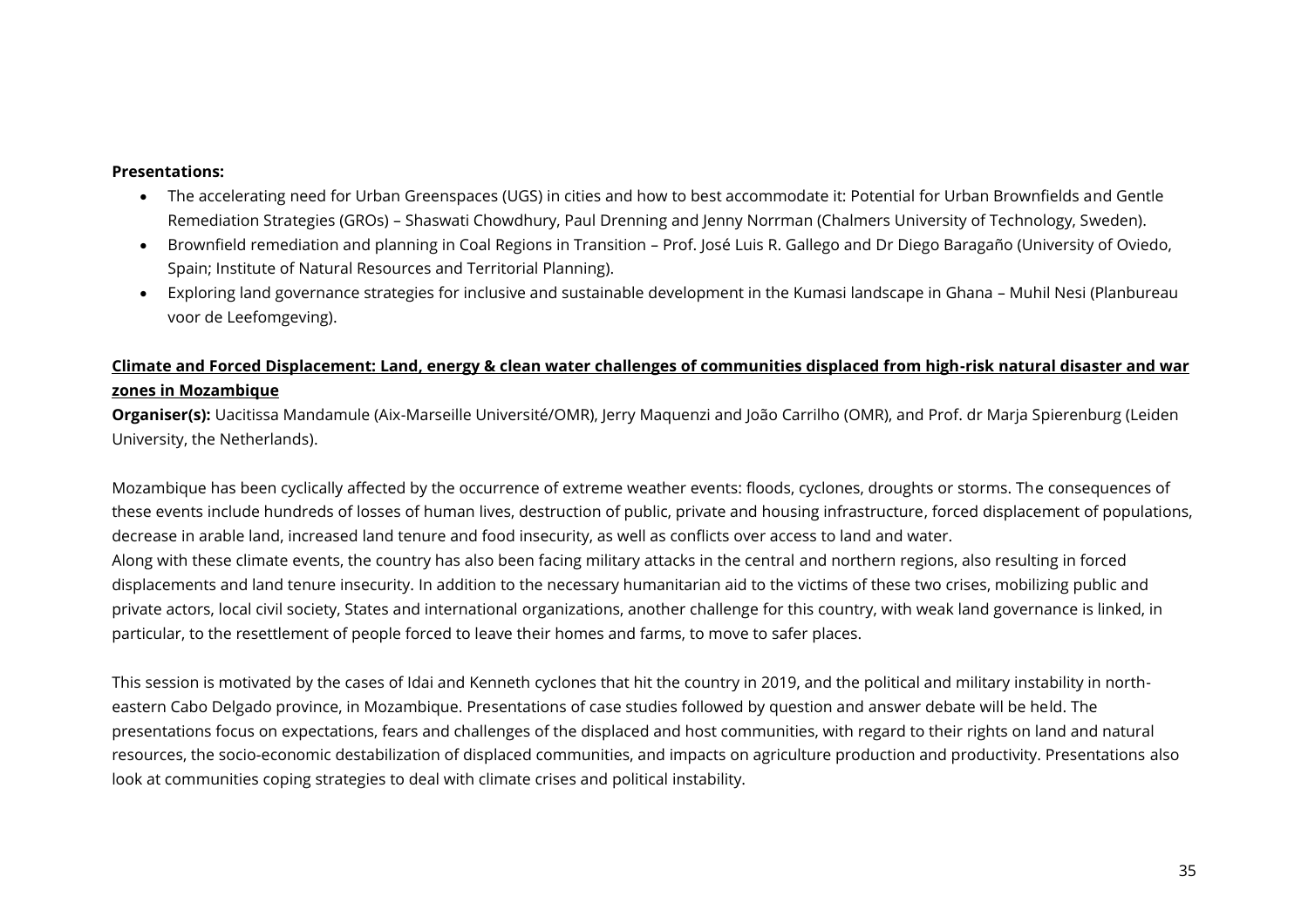- Land expropriation: The hidden danger of climate change response in Mozambique Bernardo Almeida and Carolien Jacobs (Van Vollenhoven Institute for Law, Governance and Society, Leiden University, the Netherlands).
- An ethics of care to rethink tribal people's displacement in the Amazon Arianna Porrone (University of Macerata, Italy).

#### **Who Benefits? Inclusive governance and equitable benefit sharing in the context of community forestry**

**Organiser(s):** Tropenbos International, together with Forest Foundation Philippines and RECOFTC.

Strengthening the rights of indigenous peoples and local communities (IPLCs) to forest land, for example through community forestry models, has the potential to contribute to sustainable livelihoods, forest conservation and social justice.

Tropenbos International and partners have analysed community forestry models in ten countries, looking at the outcomes and the conditions and barriers. In all countries, the internal governance within communities came up as a challenge; decision-making processes within IPLCs are not always inclusive and (financial) benefits of collectively managed forests may end up in the hand of local elites. Therefore, CSOs often work to support communities in strengthening their internal governance processes, but this brings forward the question:

- How to ensure fair benefit sharing within the community in the context of community forestry?
- What is the role and importance of individual benefits in model that is based on collective forest rights?
- Who decides what is fair?
- What is the (potential) role of customary governance institutions, governments and CSOs in ensuring fair benefit-sharing?

In this session we will explore these questions together with the panellists and the audience.

**Moderator:** René Boot (Director Tropenbos International)

#### **Speakers:**

- Charlotte Benneker (Programme coordinator, Tropenbos International).
- Heidi Mendoza (Forest Foundation Philippines).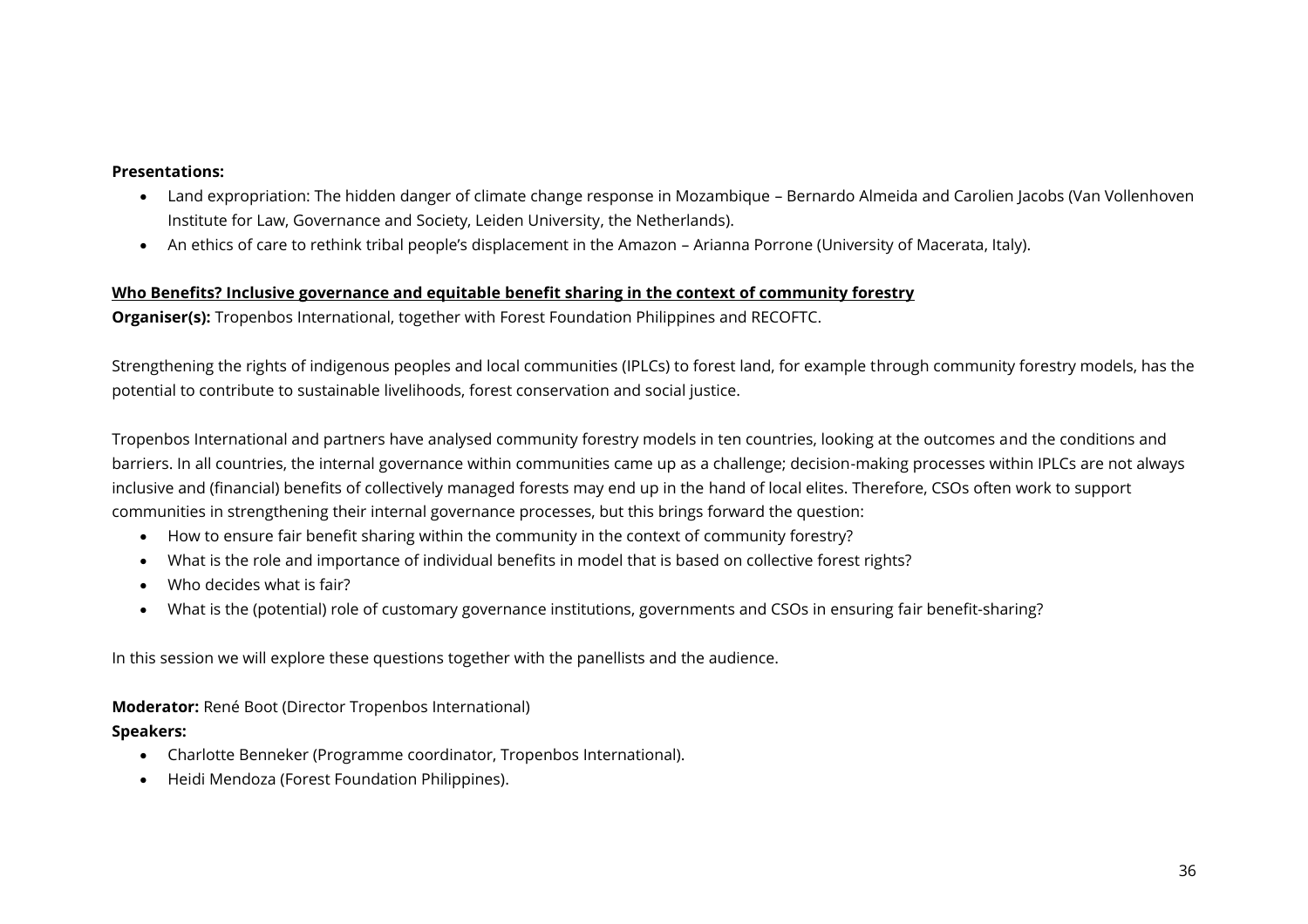• Shambhu Dangal (Country director Nepal, RECOFTC).

#### **Re-imagining our Future: Building back better through progressive land policies and practices post COVID-19**

**Organiser(s):** Buhle Nxumalo and Rukshana Nanayakkara (International Land Coalition).

Land rights should be a key element in building back better, resilient and sustainable communities in post-COVID-19. ILC identifies land rights as foundational to various pillars of sustainable development such as resilient local food systems, gender equality, equitable labour and youth-friendly socio-economic models, sustainable environmental management and stronger local democracies. Instead of reverting to past practices and policies, ILC identifies eight concrete approaches through which secure land rights could contribute to resilience to the COVID-19 socio-economic crisis. These include:

- Land rights for localised, resilient and sustainable socio-economic and food systems;
- Land rights for inclusive and equitable land governance and economic opportunity;
- Strengthening democratic land governance;
- Centralised management for healthy landscapes and ecosystems;
- Positioning land rights to mitigate migration while assuring the urban-rural nexus;
- Indigenous peoples' territorial rights for resilient social systems;
- Women's land rights for gender justice;
- The democratisation of land data for inclusive, evidence-based decision-making and future crisis-preparedness.

This session seeks to present these approaches and track changes in land policies and practices in response to the COVID-19 crisis, showing how these approaches are essential elements in building back better. To this end, session will present a number of practical examples from Africa, Asia, EMENA and Latin America.

- **Moderator**: Rukshana Nanayakkara, Global Policy and Advocacy Expert, International Land Coalition
- **Thought Provokers:** 
	- o Nxumalo, Buhlebenkosi (Knowledge Management Consultant, International Land Coalition).
	- o Dr Stasja Koot (Wageningen University, the Netherlands).
	- o Celina Salcedo-La Viña (Associate II, Land & Resource Rights Initiative, World Resources Institute).